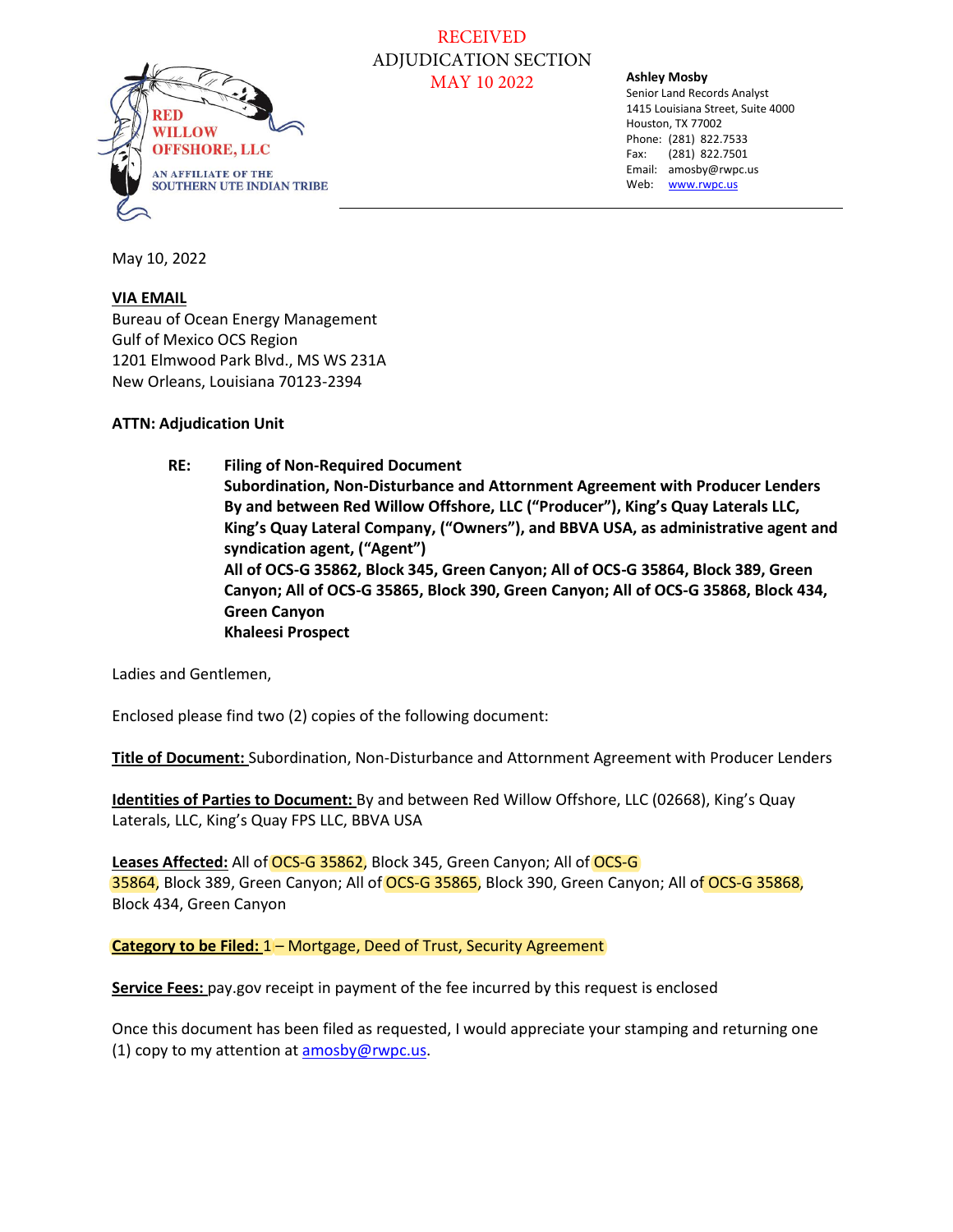Page 2 of 2

In the meantime, please do not hesitate to contact me should you have any questions or need any additional information at (832) 540-1285 or by email.

Yours very truly,

Red Willow Offshore, LLC

Ashley Mosby

Ashley Mosby Senior Land Records Analyst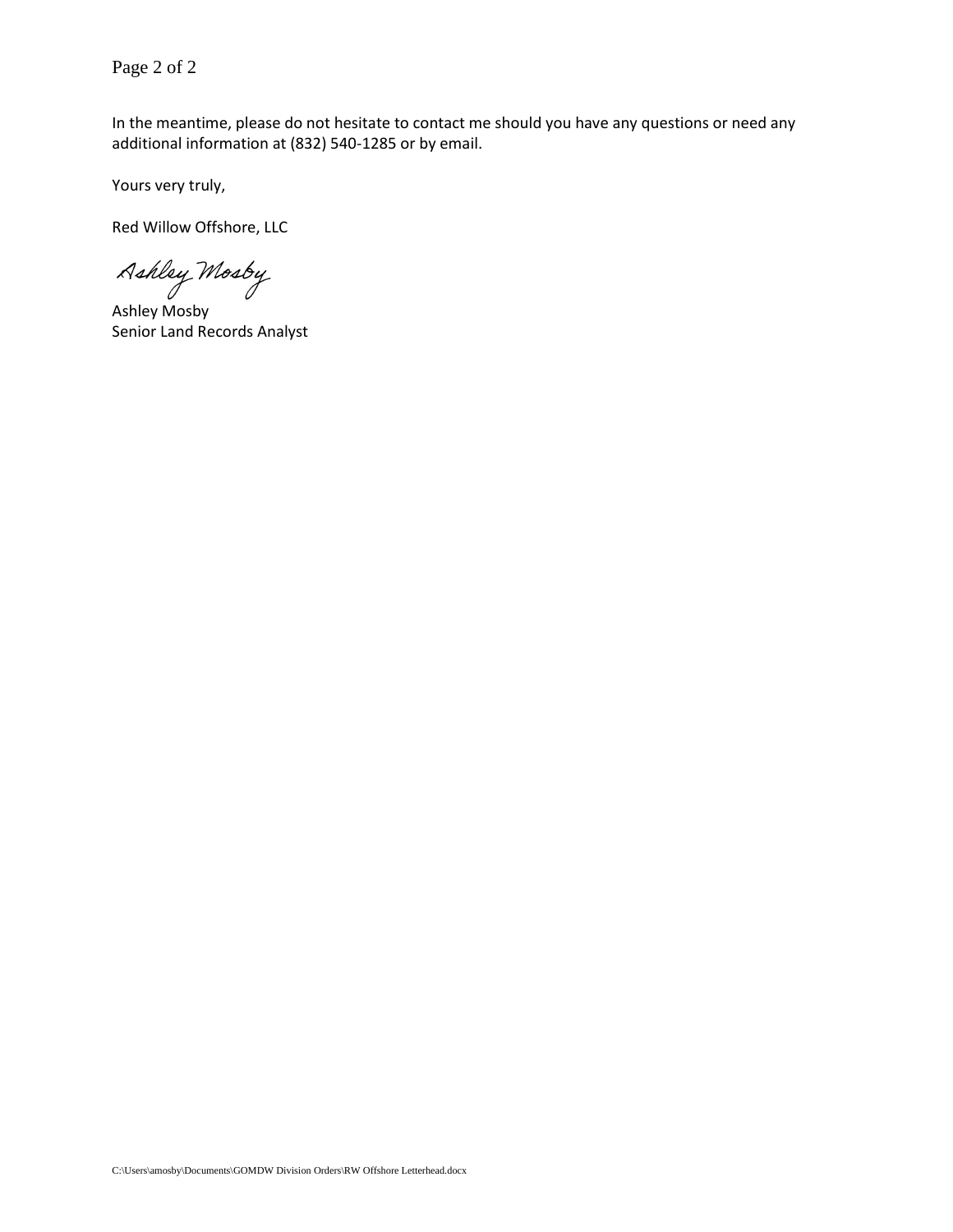## **SUBORDINATION, NON-DISTURBANCE AND ATTORNMENT AGREEMENT WITH PRODUCER LENDERS**

THIS SUBORDINATION, NON-DISTURBANCE AND ATTORNMENT AGREEMENT WITH PRODUCER LENDERS (this "*Agreement*") is entered into as of March 17, 2021, by and among Red Willow Offshore, LLC, a Colorado limited liability company ("*Producer*"), King's Quay Laterals LLC, a Delaware limited liability company (the "*Lateral Company*"), King's Quay FPS LLC, a Delaware limited liability company (the "*FPS Company*", and together with the Lateral Company, "*Owners*"), and BBVA USA, as administrative agent and syndication agent ("*Agent*") for the lenders party to that certain Amended and Restated Credit Agreement dated as of September 27, 2017, as amended from time to time (the "*Producer Credit Agreement*") (such lenders, together with their successors and assigns, the "*Producer Lenders*") among Producer, Agent and the Producer Lenders. The foregoing parties may be referred to herein individually as a "*Party*" and collectively as the "*Parties*".

### **RECITALS**

A. The Producer owns a Working Interest in the Leases included in the Khaleesi Prospect and the Mormont Prospect and, if subsequently dedicated to the Project Facilities, the Secondary Prospects and the Third Party Prospects (the "*Producer Dedicated Leases*").

B. Owners and Producer, among others, have entered into the Producer Project Agreements pursuant to which, among other things: (1) Owners have agreed to invest in, design, construct, install, commission, own and operate the Project Facilities subject to the terms and conditions of the Producer Project Agreements, (2) Producer has agreed to dedicate the Dedicated Interests in the Producer Dedicated Leases, with the Production therefrom to be processed, handled and transported through the Project Facilities, (3) the applicable Owner has agreed to provide processing, handling and/or transportation services to Producer and (4) Producer has agreed to pay fees to the applicable Owner.

C. The Producer Lenders have extended credit or may hereafter extend credit to Producer and certain of Producer's affiliates, which credit is or will be secured, in whole or in part, by the Producer Loan Security Documents covering all or a part of Producer's right, title and interest in and to the Producer Dedicated Leases, the assets and rights associated with the Producer Dedicated Leases, the Producer Project Agreements and other related property and rights, together with (1) all amendments, extensions and renewals of any or all of the Producer Project Agreements and all other rights of Producer thereunder, (2) all the improvements owned by Producer and now or hereafter situated on the Leases and (3) all appurtenances, rights, ways, privileges, servitudes, prescriptions and advantages thereunto belonging or in any wise appertaining, including, but without limitation, all component parts of the Leases or any associated property, and all component parts of any improvement located on the Leases, now or hereafter a part of or attached to Leases or used in connection therewith (collectively, the "*Property*").

D. Agent (on behalf of the Producer Lenders), Producer and Owners wish to enter into this Agreement regarding certain rights and obligations regarding the Producer Project Agreements.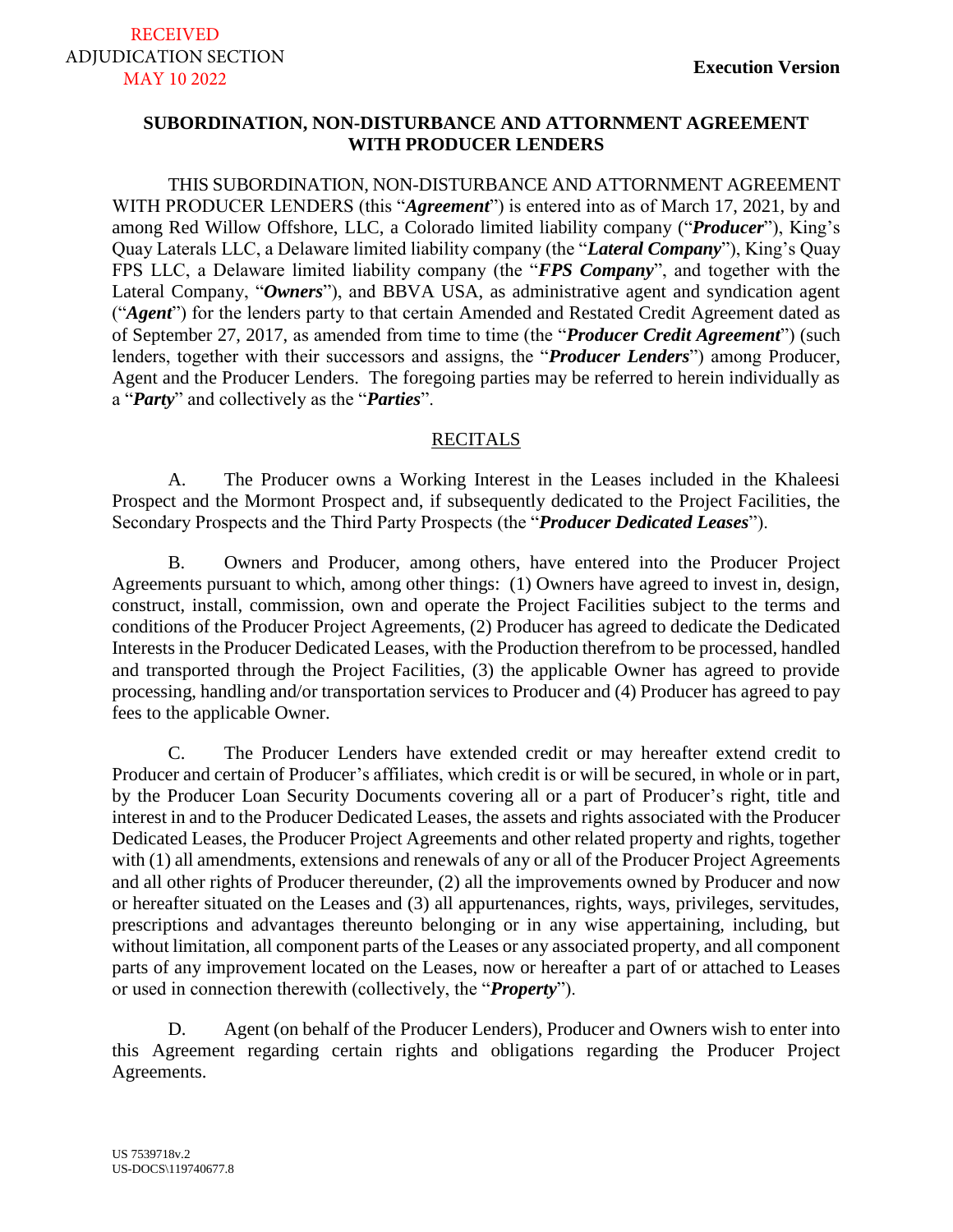NOW THEREFORE, for and in consideration of the promises and the mutual covenants and agreements contained herein, and other good and valuable consideration (the receipt and sufficiency of which is hereby acknowledged) the Parties hereby agree as follows:

**1. DEFINITIONS**. Capitalized terms used and not otherwise defined in this Agreement shall have the meanings set forth in Schedule I.

# **2. FORFEITURE EVENTS**.

2.1. Forfeitures. Agent, on behalf of the Producer Lenders, acknowledges and agrees that the Producer Project Agreements, including the Facilities Agreement, provide for the forfeiture by Producer of all or a portion of Producer's interest in the Property (the "*Forfeited Property*") upon the occurrence of certain defaults by Producer thereunder and for the transfer by Producer of its rights in, to and under the Forfeited Property to the Person or entity that cures certain of Producer's defaults or such Person or entity's successor in interest (a "*Forfeiture Event*").

2.2. Occurrence of Forfeiture Event. Notwithstanding anything in the Producer Project Agreements or the Producer Loan Security Documents to the contrary, or the recordation, nonrecordation or order of recordation of the Producer Project Agreements and the Producer Loan Security Documents, Agent, on behalf of the Producer Lenders, agrees that upon the occurrence of any Forfeiture Event: (a) any such transfer of any Forfeited Property upon the occurrence of a Forfeiture Event shall be free and clear of any and all restrictions, interests or encumbrances created by, or the terms and conditions of, the Producer Loan Security Documents, (b) the Liens created or perfected against the Forfeited Property by the Producer Loan Security Documents shall be automatically released, and (c) Agent or the Producer Lenders shall timely execute any and all recordable releases or partial releases reasonably requested by the transferor or transferee of the Forfeited Property to effectuate of record (both in the records of the BOEM and any relevant county or parish) such release, in each case at the forfeiting Producer's sole cost and expense.

2.3. Memorandum. Owners, Agent (on behalf of the Producer Lenders) and Producer agree to execute a recordable memorandum to put third parties on notice of the terms of this Agreement. Producer shall record such memorandum and be responsible for the applicable recording fees.

2.4. Notice. Owners agree to provide the Producer Lenders or Agent with prompt written notice at such time as (a) each Forfeiture Event set forth in the Producer Project Agreements occurs or (b) each Owner's rights to the Forfeited Property upon the occurrence of a Forfeiture Event can no longer be exercised pursuant to the terms of the Producer Project Agreements.

**3. PRODUCER LENDERS' CURE RIGHTS**. Owners agree that prior to any Transfer of the Property to the Producer Lenders or their designee(s) as set forth in Section [4.3](#page-5-0) below: (a) Owners shall notify Agent or the Producer Lenders in writing concurrently with any notice given to Producer of any breach of or default by Producer and the applicable cure period, if any, during which such Producer is permitted to cure such breach or default under any of the Producer Project Agreements (the "*Provisional Producer Default Notice*"), (b) Owners shall provide an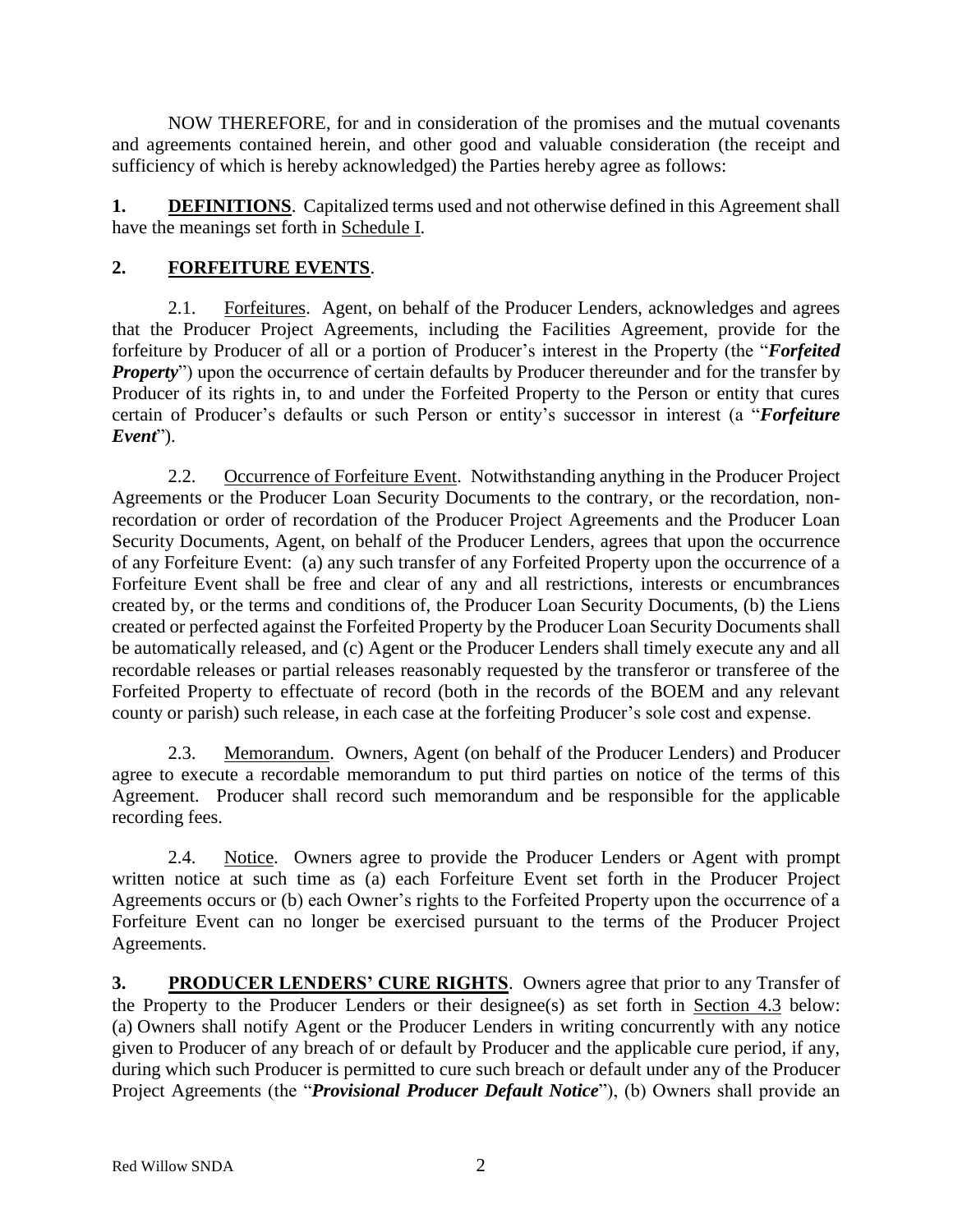additional written notice to Agent or the Producer Lenders following the expiration of any applicable cure period if Producer fails to timely cure the default (a "*Producer Default Notice*"), (c) the Producer Lenders (or any of them) shall have the right, but shall have no obligation, to cure or cause to be cured the breach or default specified in such Provisional Producer Default Notice or Producer Default Notice within (i) ten (10) Business Days following delivery of the first Producer Default Notice in respect of any individual Producer Project Agreement and (ii) within the cure period provided to Producer under the relevant Producer Project Agreement after the Producer Default Notice is delivered in respect of a specific Producer Project Agreement (the "*Producer Lenders Cure Period*"), and (d) Owner shall not take any enforcement action with respect to the breach or default of Producer if the Producer Lenders (or any of them) cure, or cause to be cured, such breach or default prior to the expiration of the Producer Lenders Cure Period. Agent and the Producer Lenders agree that either Agent or the Producer Lenders shall in all cases provide written notice to Owners of the election by the Producer Lenders, or any of them, to cure or cause to be cured or to decline to cure or cause to be cured such breach or default within the Producer Lenders Cure Period. Unless expressly agreed to by the Producer Lenders or Agent on their behalf, an election by the Producer Lenders (or any of them), or Agent on their behalf, to cure the breach or default of Producer shall not result in the Transfer of the Property to the Producer Lenders pursuant to Section [4.3](#page-5-0) below.

## **4. NON-DISTURBANCE, CONSENT AND ATTORNMENT**.

4.1. Real Rights. Agent, on behalf of the Producer Lenders, acknowledges that the rights and obligations of Owners and Producers pursuant to the Facilities Agreement, Production Handling Agreements, Transportation Agreements and Assignments of Overriding Royalty to which Producer and Owners are parties are real property rights and obligations and covenants that run with the land and are burdens upon Producer's (and its successors and assigns') rights and interests in the Leases.

## 4.2. Consent, Recognition and Subordination.

(a) Owners hereby consent to the grant by Producer of a Lien upon all or any portion of the Property and the Producer Project Agreements to the Producer Lenders pursuant to the Producer Loan Security Documents, provided that (i) Producer notifies Owners of the grant of any such Lien and upon request provides copies of (A) those Producer Loan Security Documents filed against the Property which are recorded in the public records of the applicable jurisdiction under which such Lien is granted and (B) the relevant portions pursuant to which such Lien is granted with respect to any other Producer Loan Security Documents, (ii) Agent or any Producer Lender or its transferee executes and delivers a copy of this Agreement and (iii) any such Liens shall be subject and subordinate to (A) the overriding royalty interests granted to Owners pursuant to each of the respective Assignments of Overriding Royalty to which Producer and Owners are parties and (B) the dedications of Dedicated Interests pursuant to Section 2.1 of each Production Handling Agreement, Gas Transportation Agreement and Oil Transportation Agreement.

(b) Notwithstanding anything in the Producer Project Agreements or the Producer Loan Security Documents to the contrary, or the recordation, non-recordation or order of recordation of the Producer Project Agreements and the Producer Loan Security Documents, Agent, on behalf of the Producer Lenders, acknowledges and agrees the rights of Owners set forth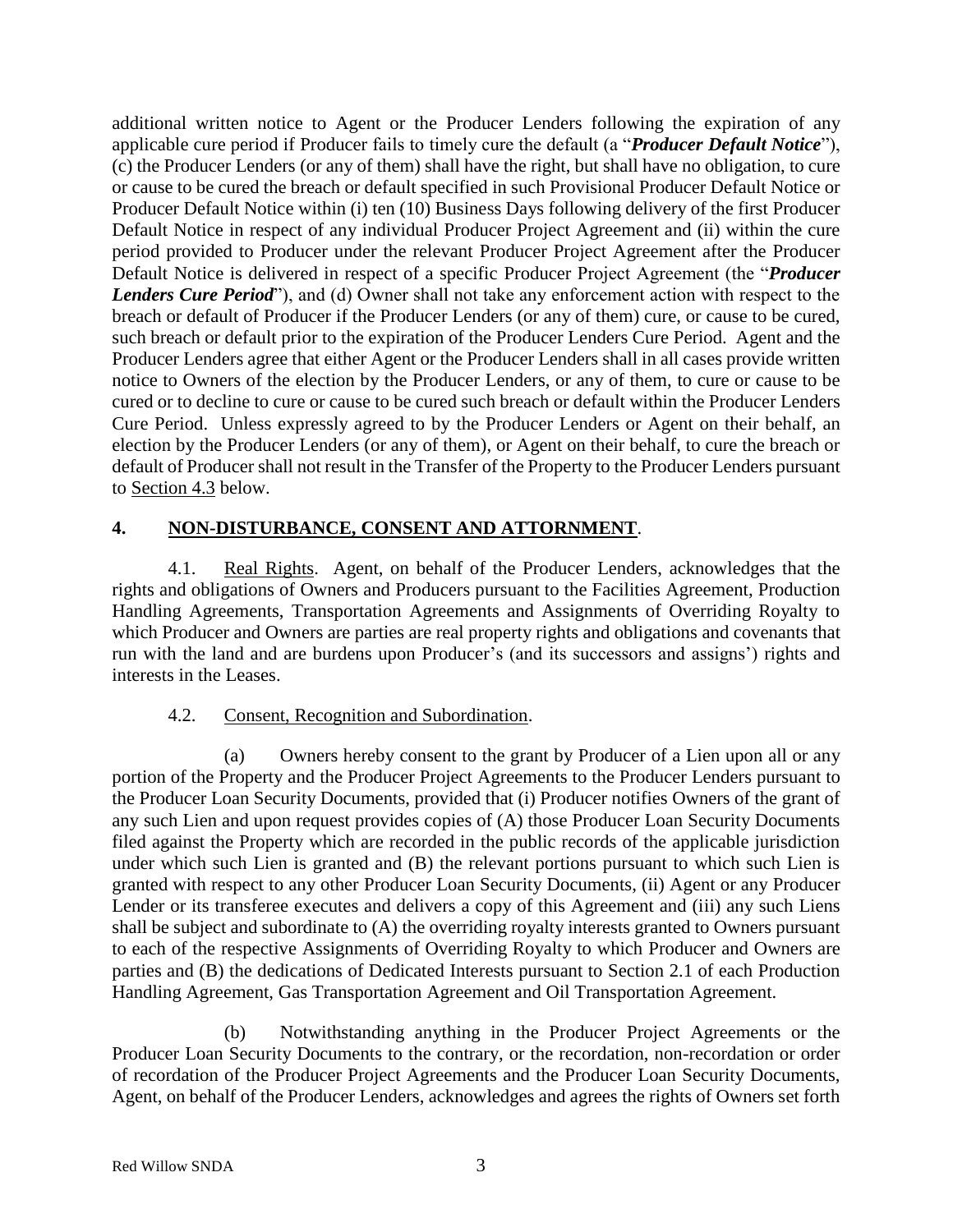in the Producer Project Agreements encumber the Property to the extent and for the period set forth in the Producer Project Agreements and that the Producer Loan Security Documents are subject to such rights of Owners.

<span id="page-5-0"></span>4.3. Non-Disturbance and Transfer of the Property to Producer Lenders. Notwithstanding anything in the Producer Project Agreements or the Producer Loan Security Documents to the contrary or the recordation, non-recordation or order of recordation of the Producer Project Agreements and the Producer Loan Security Documents, Owners and Agent, on behalf of the Producer Lenders, agree that if any of the Producer Lenders or any Producer Lender's transferee (together with their respective successors and assigns, a "*Producer Lender Party*") acquires the right, title and interest in and to the Property pursuant to a judicial or non-judicial foreclosure of the Producer Loan Security Documents or other action or proceeding for the enforcement of the Producer Loan Security Documents, a sale or assignment in a bankruptcy proceeding, or any other sale, assignment or other transfer in satisfaction of the Producer Loan Security Documents or in any other manner succeeds to the interest of Producer under the Producer Project Agreements (a "*Transfer of the Property*"): (a) the applicable Producer Lender Party shall assume all the rights and obligations of Producer under the Producer Project Agreements, shall pay any unpaid monetary obligations then due and owing by Producer and shall not terminate the Producer Project Agreements except in accordance with the terms of the Producer Project Agreements; (b) the respective interests in the Producer Project Agreements of Producer, Owners and the other parties thereto shall not be extinguished or terminated by reason of such Transfer of the Property; (c) the Producer Project Agreements shall continue in full force and effect notwithstanding such Transfer of the Property; (d) each Owner and each of the other parties to the Producer Project Agreements shall recognize such Producer Lender Party as Producer's successor in interest and shall continue to be bound to perform its obligations under the Producer Project Agreements in favor of such Producer Lender Party; (e) such Producer Lender Party shall be bound to perform the obligations of Producer under the Producer Project Agreements in favor of the other parties thereto and their successors-in-interest that arise after the Transfer of the Property; and (f) each Owner and its successors-in-interest shall recognize and accept such Producer Lender Party as an Affiliate of Producer for the initial Transfer of the Property; *provided, however*, that (x) further transfers by a Producer Lender Party of any interest under the Producer Project Agreements shall be made in accordance with the terms and conditions of the Producer Project Agreements and (y) no Producer Lender Party shall be liable for any damages or other similar remedy attributable to any act or omission of Producer under the Producer Project Agreements.

**5. ASSIGNMENT OF OVERRIDING ROYALTY**. Notwithstanding anything in the Producer Project Agreements or the Producer Loan Security Documents to the contrary or the recordation, non-recordation or order of recordation of the Producer Project Agreements and the Producer Loan Security Documents, in the event of an ORRI Activation Event (as defined in the applicable Assignment of Overriding Royalty), Agent on behalf of the Producer Lenders agrees to partially release the Liens of the Producer Loan Security Documents with respect to the interests assigned by Producer to Owners pursuant to the Assignments of Overriding Royalty, and agrees to take such action at the cost and expense of Producer as shall be reasonably requested by Owner or Producer to memorialize and effect such release. In accordance with the Assignments of Overriding Royalty, this Agreement shall not constitute a release with respect to any of Producer's Hydrocarbon produced and saved with respect to Producer's Working Interest in the Producer Dedicated Leases (a) prior to the occurrence of an ORRI Activation Event, (b) with respect to each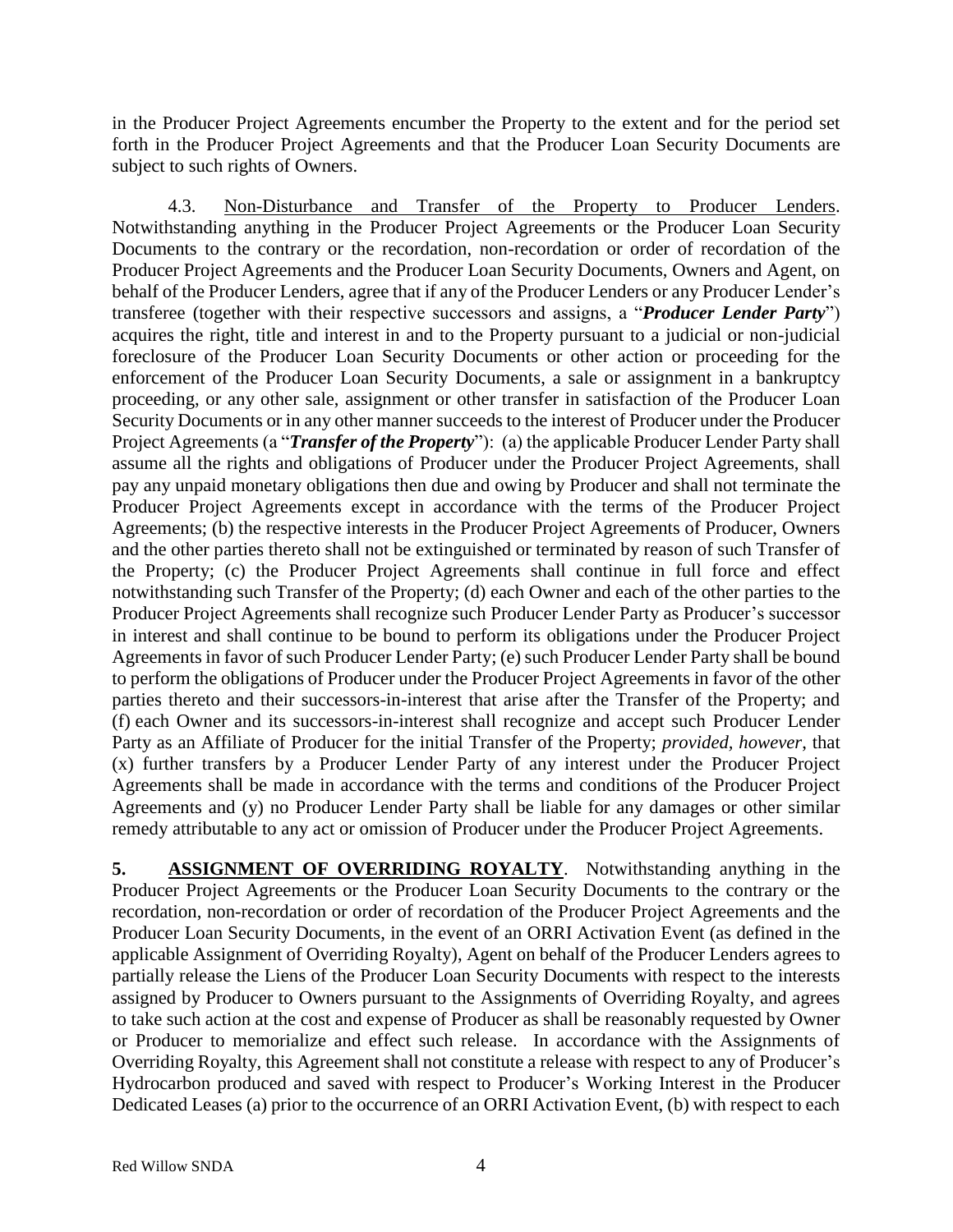ORRI Activation Event, following the ORRI Payout (as defined in the applicable Assignment of Overriding Royalty) with respect to such ORRI Activation Event or (c) following the Termination Time (as defined in the applicable Assignment of Overriding Royalty).

# **6. ESTOPPEL**.

6.1. Producer Project Agreements Effective. Producer and each Owner represent, each with respect to itself, that it has duly executed and delivered each Producer Project Agreement to which it is a party and, subject to the terms and conditions thereof, the Producer Project Agreements are in full force and effect, the obligations of Producer and each Owner thereunder are valid and binding, and there have been no amendments, modifications or additions to the Producer Project Agreements.

6.2. No Default. Producer and each Owner represent, with respect to itself, that as of the date hereof and to the best of Producer's and each Owner's knowledge, (a) there exists no breach of or default under the Producer Project Agreements, nor any condition, act or event which with the giving of notice or the passage of time, or both, would constitute such a breach or default, and (b) there are no existing claims, defenses or offsets against rental due or to become due under the terms of the Producer Project Agreements.

# **7. MISCELLANEOUS**.

7.1. Limitation on Agent/Producer Lenders' Performance. Nothing in this Agreement shall be deemed or construed to be an agreement by Agent or the Producer Lenders to perform any covenant of Producer under the Producer Project Agreements, unless the Producer Lenders (or any of them) succeed to the interest of Producer under the Producer Project Agreements by reason of a Transfer of the Property (subject, as applicable, to Section [4.3\)](#page-5-0).

7.2. Remedies Cumulative. All remedies provided herein are cumulative, not exclusive, and shall be in addition to any and all other rights and remedies provided by law and by other agreements between Agent (of behalf of the Producer Lenders), Owner, Producer or any other person or entity.

7.3. Further Assurances. At the request of any Party, each other Party shall execute, acknowledge and deliver such other documents and/or instruments as may be reasonably required by the requesting Party in order to carry out the purpose of this Agreement, provided that no such document or instrument shall modify the rights and obligations of the Parties set forth herein.

7.4. Conflicts. This Agreement supersedes all prior (oral or written) and all oral contemporaneous proposals or agreements, all previous negotiations and all other communications or understandings between the Parties and their Affiliates with respect to the subject matter hereof. In the event of any inconsistency between the terms of this Agreement and the Producer Project Agreements, the terms of this Agreement shall control. In the event of any inconsistency between the terms of this Agreement and the Producer Loan Security Documents, the terms of this Agreement shall control.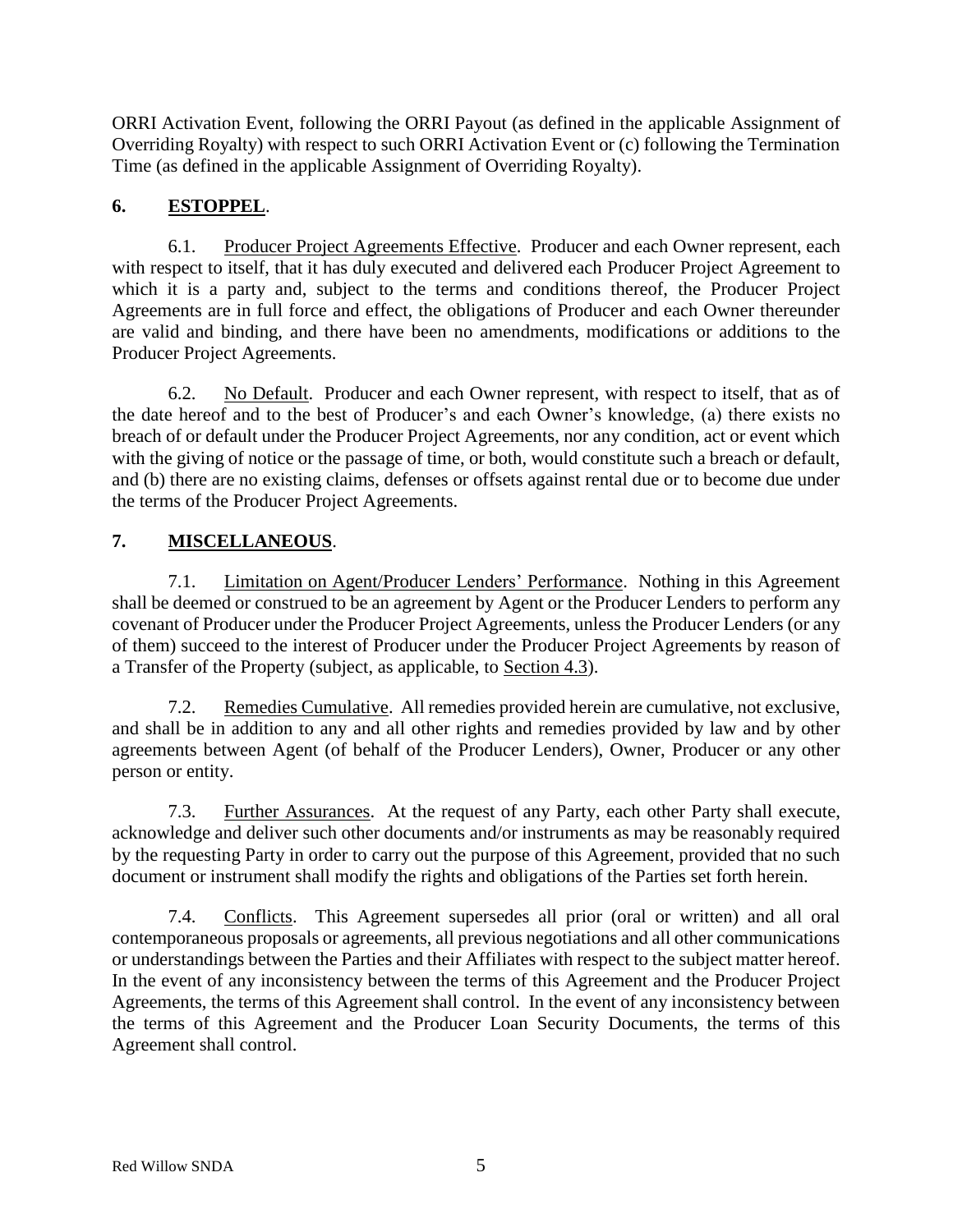7.5. Reliance. Agent, on behalf of the Producer Lenders, acknowledges that each Owner, in constructing the Project Facilities for the benefit of Producer, is doing so in reliance on this Agreement.

7.6. Amendments and Modifications. All amendments, supplements and modifications to this Agreement shall be in writing and signed by the Parties. No course of dealing between the Parties shall be construed to alter the terms hereof.

7.7. Waivers. Neither action taken (including any investigation by or on behalf of any Party) nor inaction shall be deemed to constitute a waiver of compliance with any representation, warranty, covenant or agreement contained herein by the Parties not committing such action or inaction. A waiver by any Party of a particular right, including breach of any provision of this Agreement, must be in writing and shall not operate or be construed as a subsequent waiver of that same right or a waiver of any other right.

7.8. Interpretation. The Parties have participated jointly in the negotiation and drafting of this Agreement. In the event an ambiguity or question of intent or interpretation arises, this Agreement shall be construed as if drafted jointly by the Parties and no presumption or burden of proof shall arise favoring or disfavoring any Party by virtue of the authorship of any of the provisions of this Agreement.

7.9. Headings. The headings used in this Agreement are inserted for convenience only and shall be disregarded in construing this Agreement.

7.10. Exhibits and Schedules. All recitals, exhibits, schedules and other attachments contained herein or attached hereto are integrally related to this Agreement and are hereby made a part of this Agreement for all purposes.

7.11. Counterparts. This Agreement may be executed in multiple counterparts, each of which, when executed, shall be deemed an original, and all of which, when executed and taken together, shall constitute one and the same instrument. A facsimile or electronic signature to this Agreement shall be deemed an original and binding upon the Party against whom enforcement is sought. In making proof hereof, one counterpart signed by all Parties shall be sufficient.

7.12. Notices. All notices and other communications required or permitted to be given hereunder shall be in writing and may be delivered by hand, by electronic transmission in .pdf format or similar format, by nationally recognized private courier or by United States mail, in each case addressed to the applicable Party to the recipient at the mailing address or email address set forth below. Notices delivered by mail shall be deemed delivered three (3) Business Days after being deposited in the United States mail, postage prepaid, registered or certified mail, return receipt requested. Notices delivered by hand shall be deemed delivered when actually delivered. Notices delivered by nationally recognized private courier shall be deemed delivered on the date delivery is promised by the courier. Notice given by electronic mail shall be deemed received upon receipt of a written reply by electronic mail to the sending Party from the receiving Party or other verifiable evidence that the electronic mail message was read by the intended recipient (excluding any automated response other than an automated response evidencing delivery to the recipient).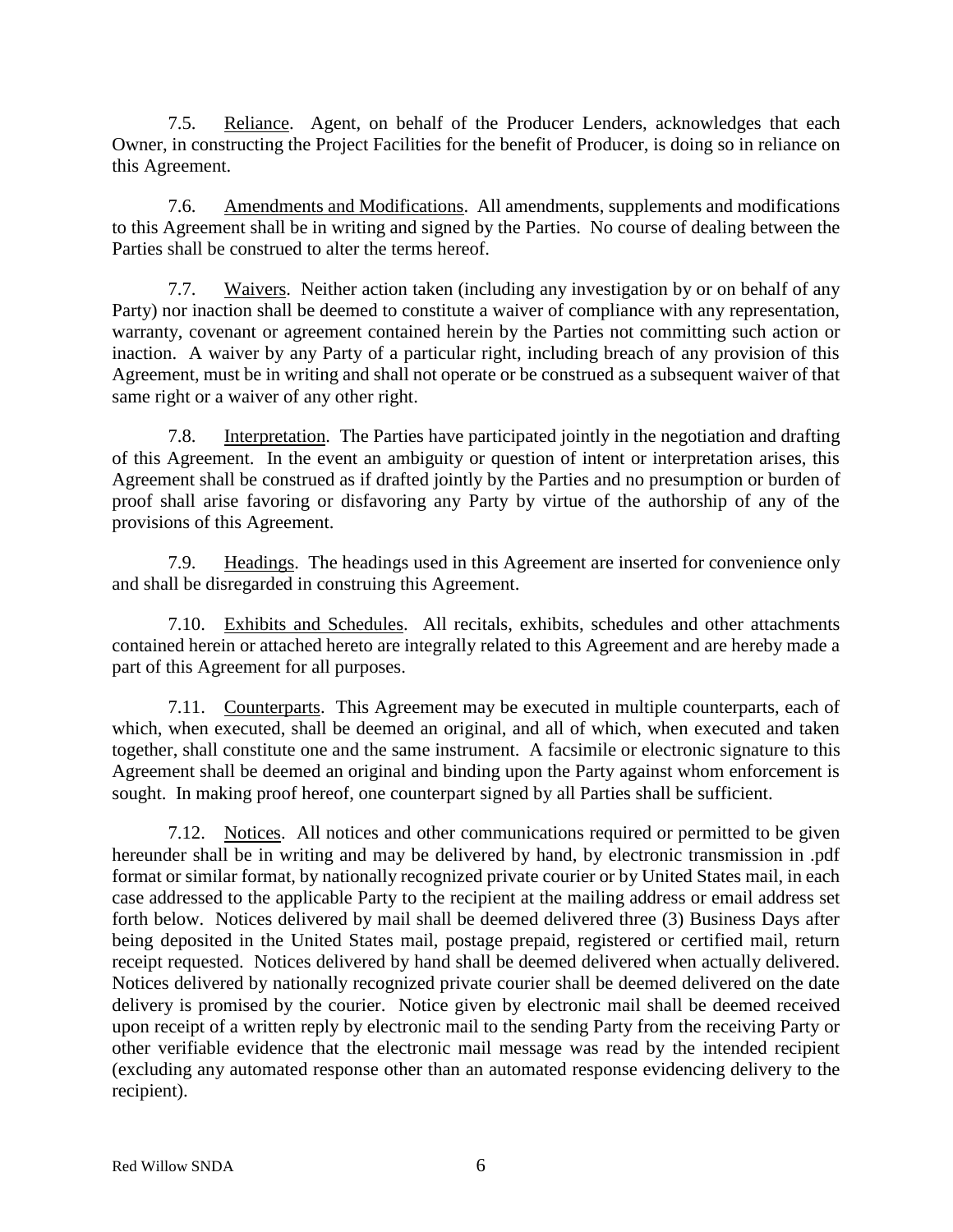(a) if to the FPS Company, to:

King's Quay FPS LLC c/o ArcLight Capital Partners, LLC 200 Clarendon Street, 55th Floor Boston, MA 02117 Attn: General Counsel Telephone: (617) 531-6300 Email: N/A

and:

c/o Ridgewood King's Quay, LLC 1254 Enclave Parkway, Suite 600 Houston, TX 77077 Attn: David Jaben Commercial Daniel Gulino – Senior Vice President Telephone: (281) 293-8488 Email: djaben@ridgewood.com dgulino@ridgewood.com

with a copy (which shall not constitute notice) to:

Consolidated Asset Management Services (Texas), LLC 910 Louisiana Street, Suite 2400 Houston, TX 77002 Attn: Greg Bobrow Telephone: (713) 358-9702 Email: gbobrow@camstex.com

(b) if to the Lateral Company, to:

King's Quay Laterals LLC c/o ArcLight Capital Partners, LLC 200 Clarendon Street, 55th Floor Boston, MA 02117 Attn: General Counsel Telephone: (617) 531-6300 Email: N/A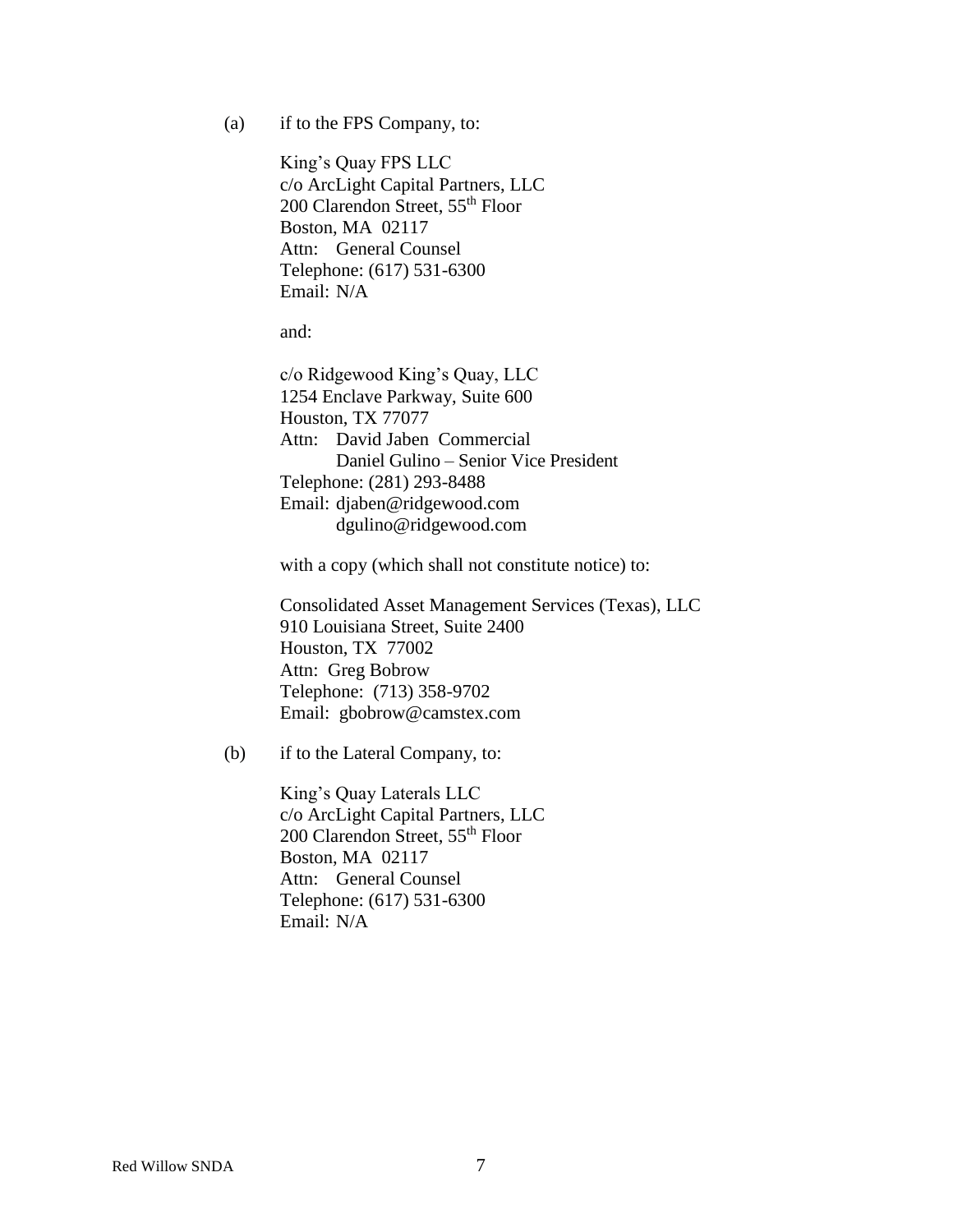and:

c/o Ridgewood King's Quay, LLC 1254 Enclave Parkway, Suite 600 Houston, TX 77077 Attn: David Jaben Commercial Daniel Gulino – Senior Vice President Telephone: (281) 293-8488 Email: djaben@ridgewood.com dgulino@ridgewood.com

with a copy (which shall not constitute notice) to:

Consolidated Asset Management Services (Texas), LLC 910 Louisiana Street, Suite 2400 Houston, TX 77002 Attn: Greg Bobrow Telephone: (713) 358-9702 Email: gbobrow@camstex.com

(c) if to Producer, to:

Red Willow Offshore, LLC 1415 Louisiana Street, Suite 4000 Houston, TX 77002 Attn: Jason Hooten, President Dan Richardson, CFO Telephone: (281) 822-7509 Email: jhooten@rwpc.us; drichardson@rwpc.us

(d) if to Agent, to:

BBVA USA, 2200 Post Oak Blvd., 17th Floor Houston, TX 77056 Attn: Kathleen Bowen Telephone: 713-968-8273 Email: kathy.bowen@bbva.com

Until written notice is delivered by a Party to each other Party to the contrary, each Person named above with respect to each Party set forth above is designated as the representative of such Party for notice purposes.

7.13. Governing Law. This Agreement shall be interpreted and construed in accordance with the laws of the State of Texas, excluding any conflicts of law principles that would direct the substantive Law of another jurisdiction to apply.

7.14. Forum. **ANY ACTION ARISING OUT OF OR RELATING TO THIS AGREEMENT MUST BE BROUGHT EXCLUSIVELY IN ANY COURT OF APPROPRIATE JURISDICTION (FEDERAL OR STATE)**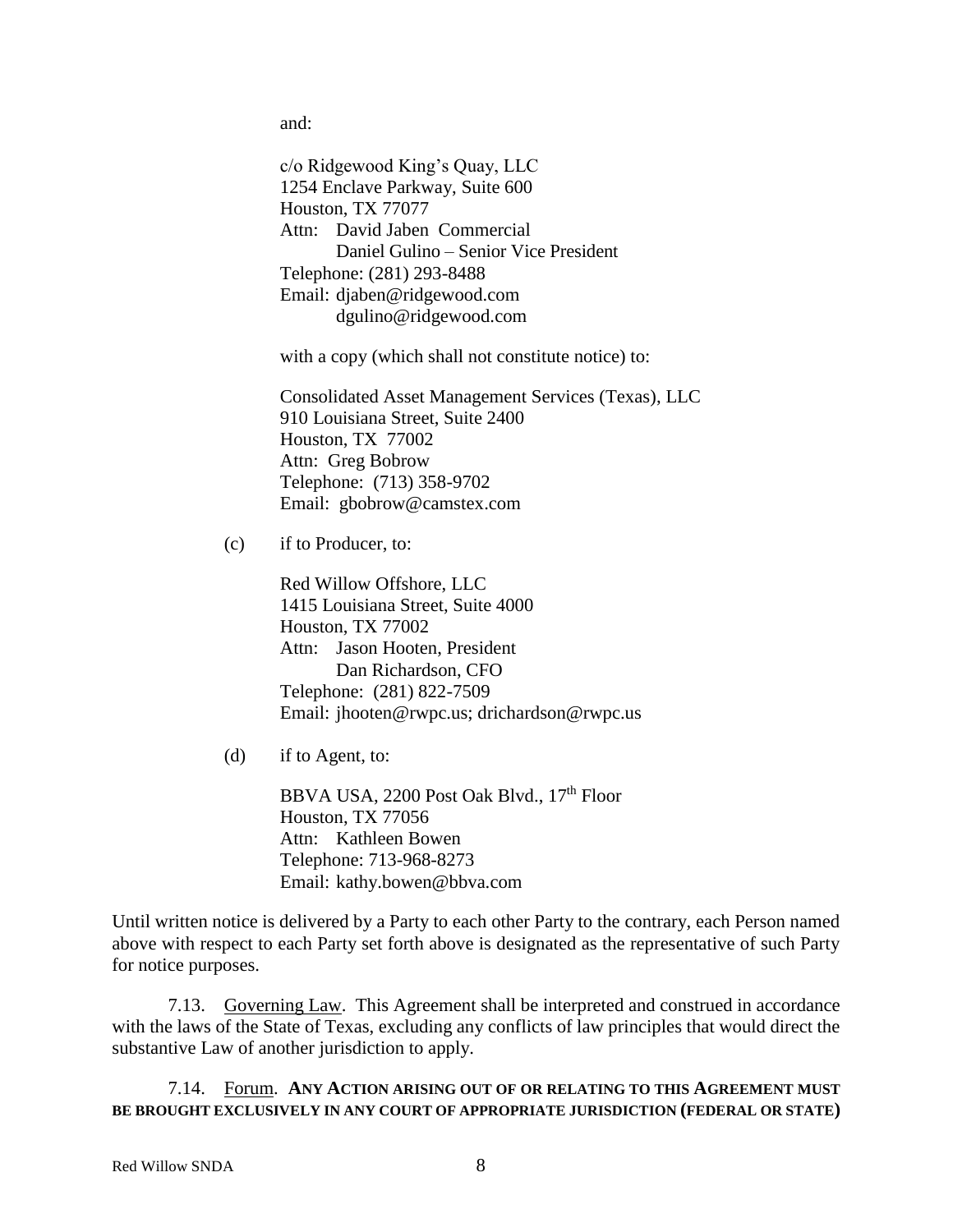**IN HARRIS COUNTY, TEXAS, AND EACH PARTY IRREVOCABLY SUBMITS TO THE EXCLUSIVE JURISDICTION OF ANY SUCH COURT. WITHOUT PREJUDICE TO SERVICE IN ANY OTHER MANNER PERMITTED BY LAW, ANY WRIT OR OTHER NOTICE OF LEGAL PROCESS IN ANY SUCH ACTION WILL BE SUFFICIENTLY SERVED IF DELIVERED TO THE APPLICABLE PARTY DESIGNATED PURSUANT TO SECTION 7.12. THE PARTIES EXPRESSLY WAIVE THE RIGHT TO TRIAL BY JURY.**

7.15. Severability. Any term or provision of this Agreement that is deemed invalid or unenforceable by a court of competent jurisdiction shall be deemed ineffective only as to such jurisdiction and to the extent of such invalidity or unenforceability, without rendering invalid or unenforceable the remaining terms and provisions of this Agreement or affecting the validity or enforceability of any terms and provisions of this Agreement in any other jurisdiction. If any provision of this Agreement is deemed by a court of competent jurisdiction so broad as to be unenforceable, then such provision shall be construed only as strictly as is required to render such provision enforceable.

7.16. Remedies. Except to the extent that remedies are expressly limited herein, the rights and remedies provided for in this Agreement are cumulative and not exclusive of any other rights or remedies that may be available to the Parties whether provided by Law or equity, including specific performance. Except as otherwise expressly provided herein or in the Defense, Indemnity and Insurance Agreement, each Party shall be responsible for its own costs related to enforcing this Agreement, including reasonable attorneys' fees, court costs and settlement and arbitration expenses.

7.17. No Third-Party Beneficiary. Except as otherwise provided for in the Defense, Indemnity and Insurance Agreement, the Parties do not confer any rights or remedies upon any Person other than the Parties and their respective successors and permitted assigns.

7.18. Successors and Assigns. This Agreement shall be binding upon the Parties and their respective successors and permitted assigns with respect to the Producer Loan Security Documents and Producer Project Agreements. Agent and/or the Producer Lenders may assign this Agreement in the same manner as it may assign its rights under the Producer Loan Security Documents or as set forth herein. Producer and each Owner may assign this Agreement in the same manner as it may assign its rights under the Producer Project Agreements. Should any Party change its name or merge with or into another entity, such merger or change in name shall not affect any of its rights or obligations hereunder.

[*Signature pages follow.*]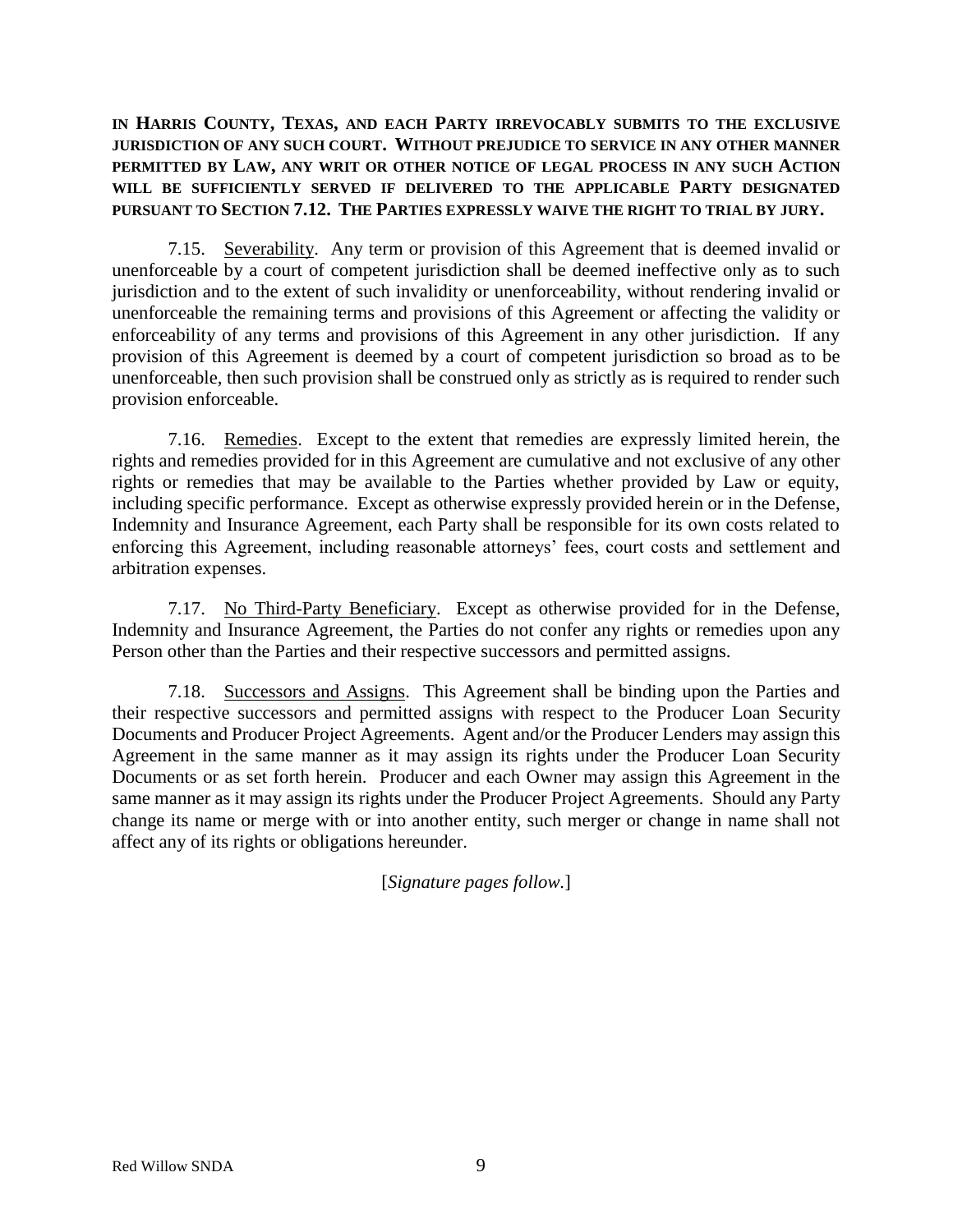IN WITNESS WHEREOF, the Parties have executed this Agreement to be duly executed as of the date first written above.

 $\gamma_{\rm s}$ 

### **AGENT:**

**BBVA USA** as Administrative Agent on behalf of the Producer Lenders

By: JULIA BOULLAND<br>Name: JULIA BARNHILL<br>Title: VICE PPESIDENT

 $\mathcal{S}$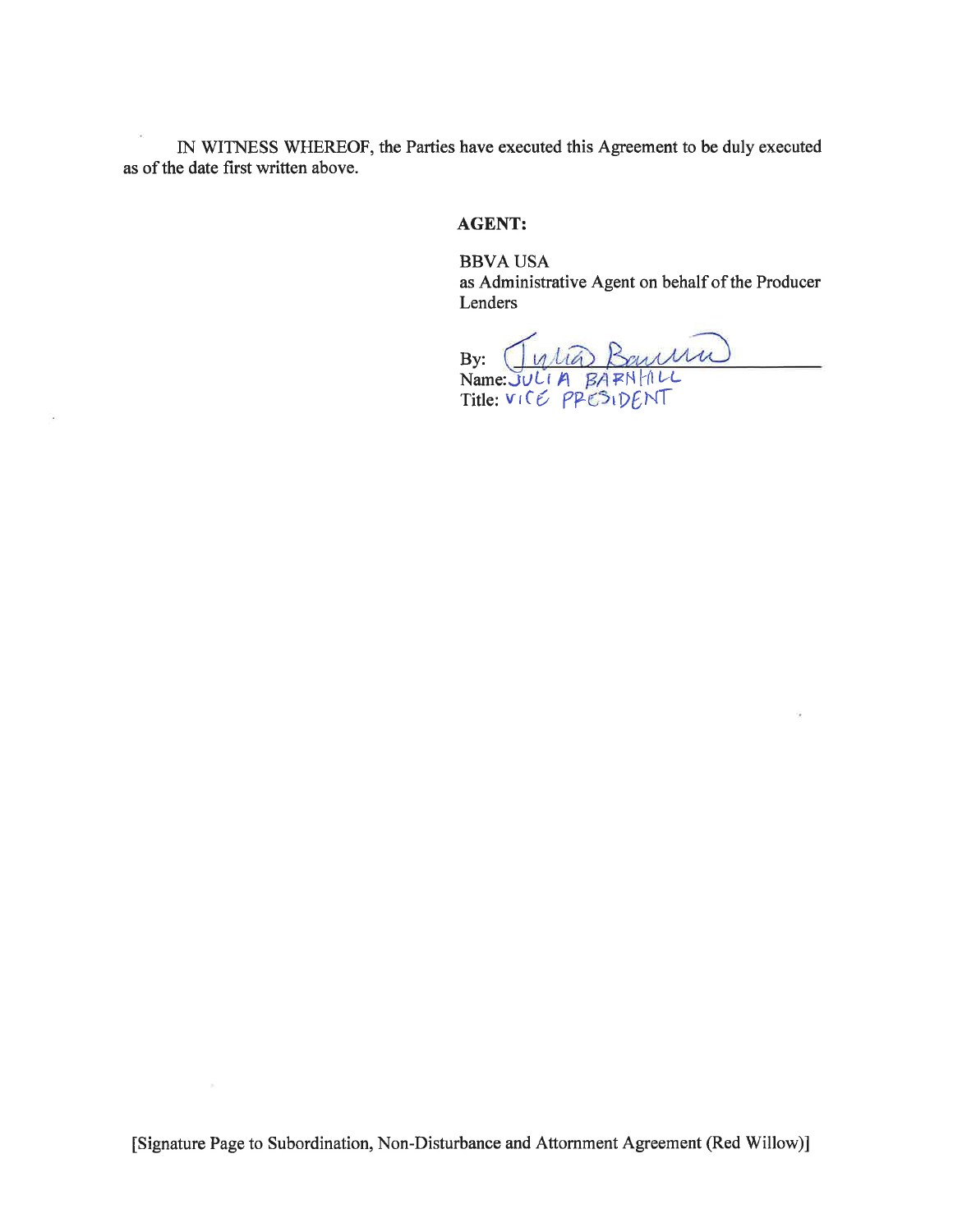### FPS COMPANY:

KING'S QUAY FPS LLC, a Delaware limited liability company

 $\checkmark$  $\epsilon$ T

By: By: X<br>Name: Daniel R. Revers Title: President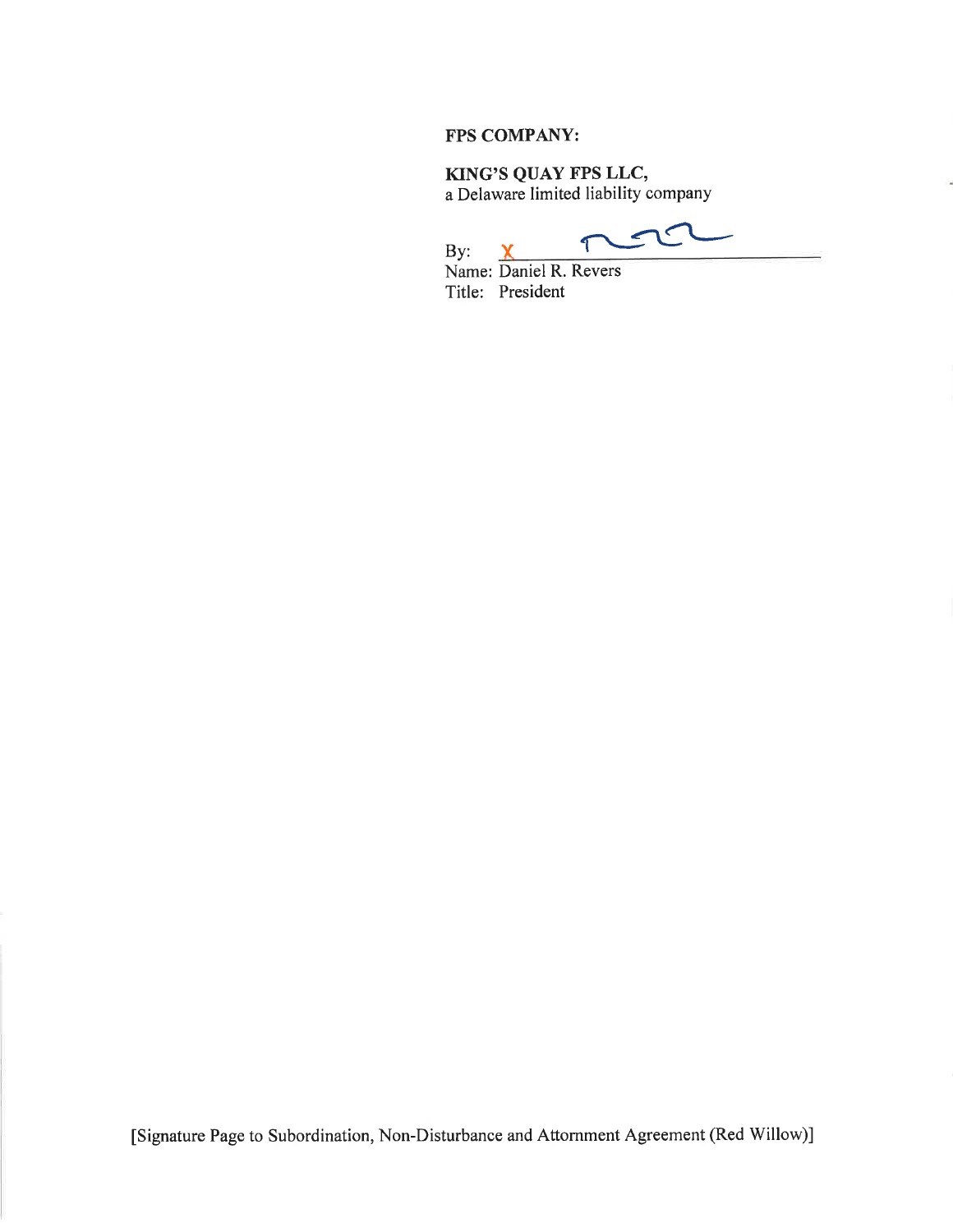### **LATERAL COMPANY:**

## KING'S QUAY LATERALS LLC,

a Delaware limited liability company

ι  $\mathfrak{g}$ By: X<br>Name: Daniel R. Revers By:

Title: President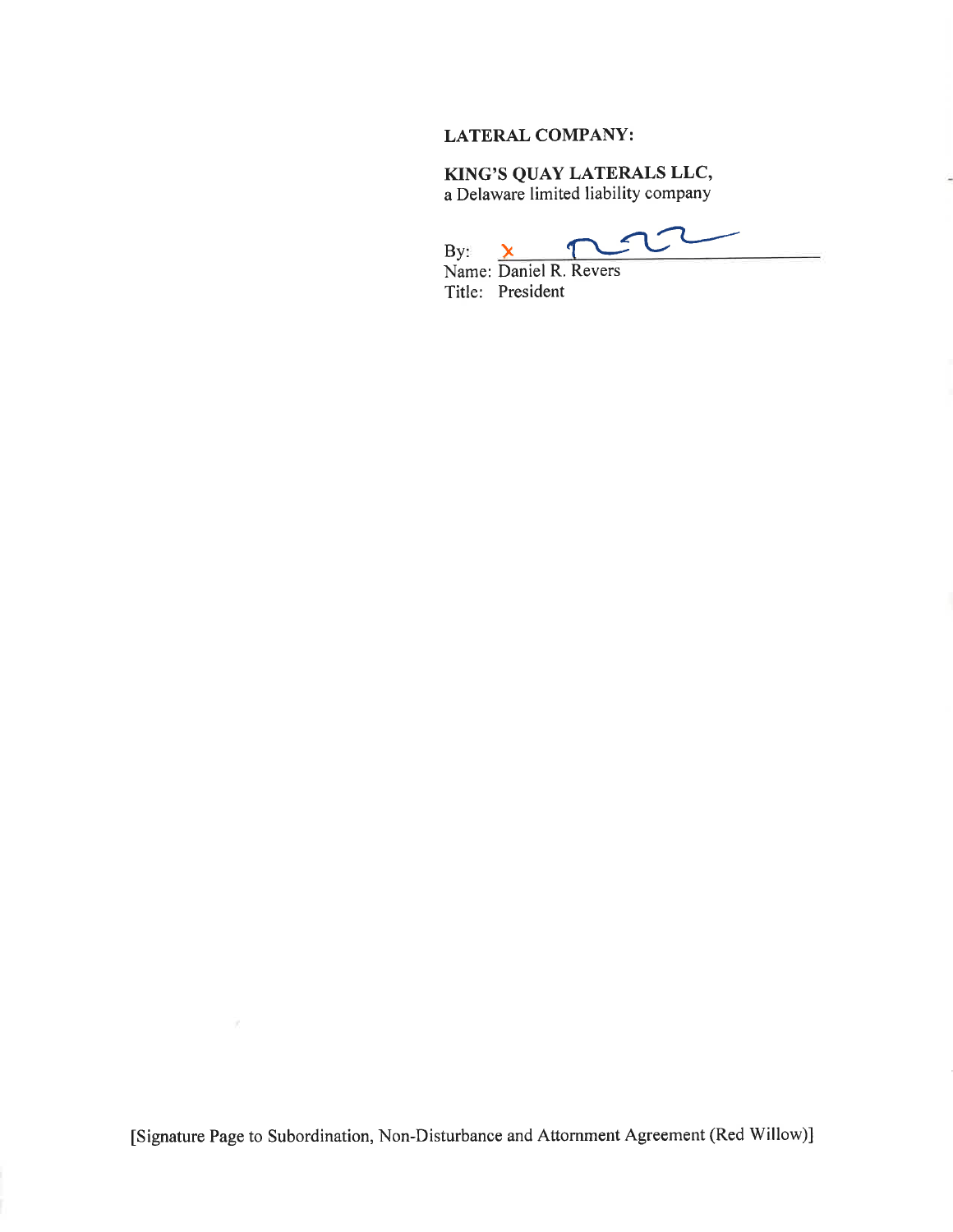#### **PRODUCER:**

 $\omega$ 

 $\mathcal{A}$ 

RED WILLOW OFFSHORE, LLC,<br>a Colorado limited liability company m By:  $\mathcal{V}$ Name: Jason A Hooten Title: President and COO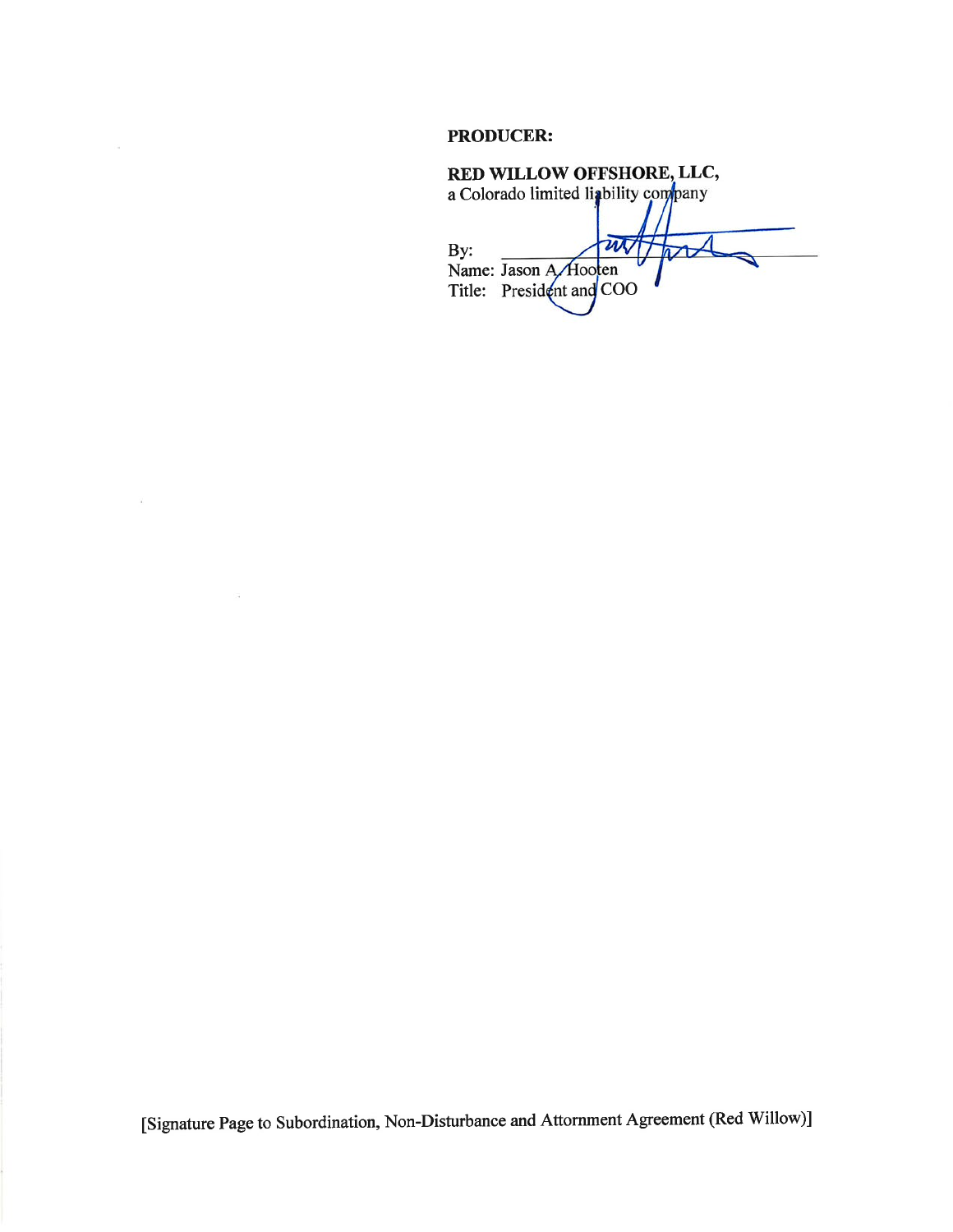#### **ACKNOWLEDGMENT OF AGENT**

STATE OF  $Teds$ COUNTY OF  $\frac{1}{4\pi}$ 

BEFORE ME, the undersigned Notary Public duly commissioned and qualified in and for the aforesaid State and County, personally came and appeared JULIA BARNHILL, who being first duly sworn, declared and acknowledged unto me, Notary, and the undersigned witnesses, that he/she is  $V(\mathbb{U} \text{ PZFS})$   $\mathbb{E}$  FSI $\mathbb{E}$  of BBVA USA as Administrative Agent for the lenders party to that certain Amended and Restated Credit Agreement dated as of September 27, 2017, as amended from time to time, and that in such capacity and on behalf of BBVA USA he/she signed and executed the above and foregoing Subordination, Non-Disturbance and Attornment, that she had authority to sign such Subordination, Non-Disturbance and Attornment, and that said appearer acknowledged said instrument to be the free act and deed of said BBVA USA for the purposes and considerations expressed in such Subordination, Non-Disturbance and Attornment.

IN WITNESS WHEREOF, this instrument is executed in the presence of the undersigned witnesses and me, Notary, on this | Z day of March, 2021.

Name: Notary/Bar No.:  $(300$ My Commission Expires:  $\ell$ 

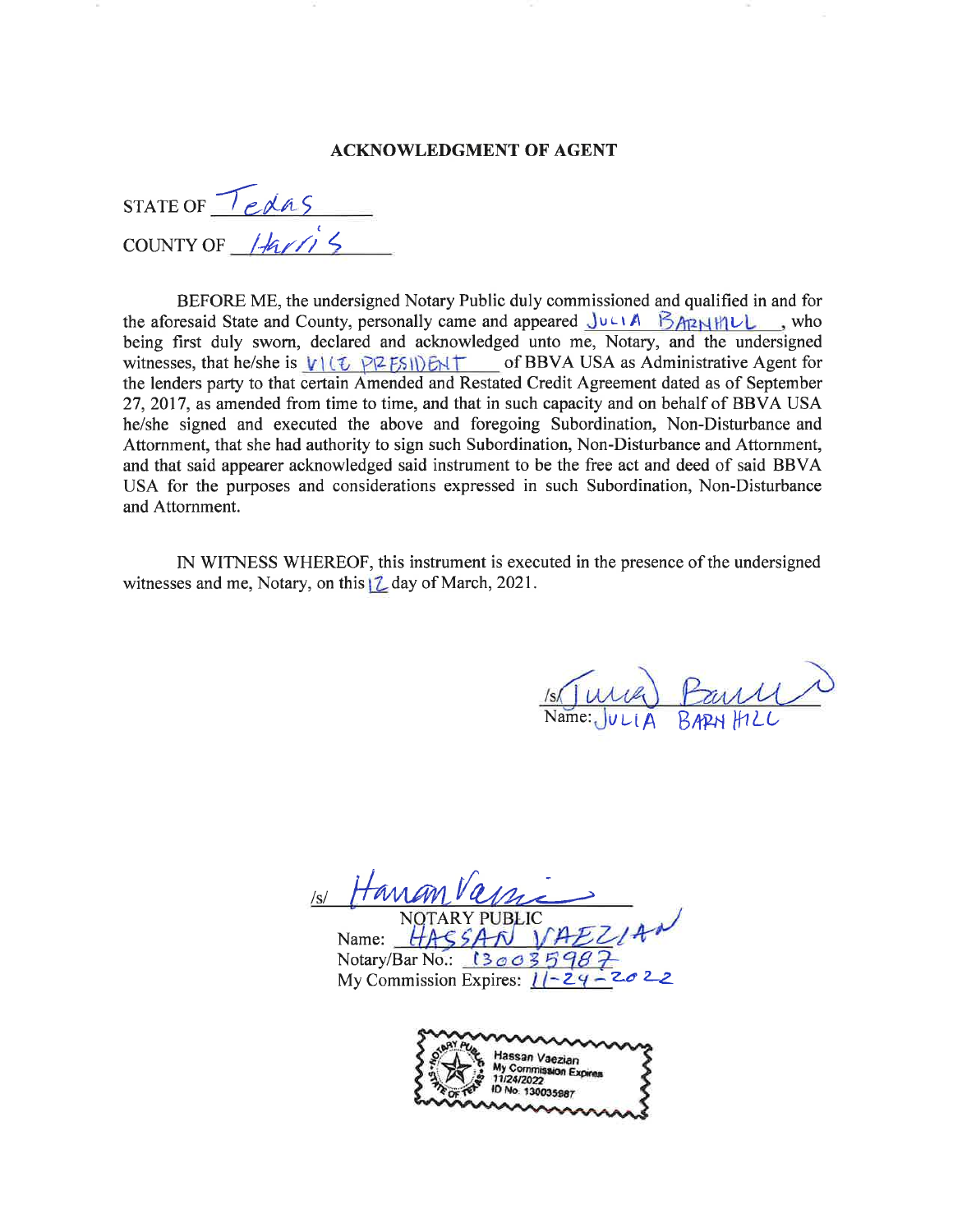#### **ACKNOWLEDGMENT OF FPS COMPANY**

STATE/COMMONWEALTH OF *Massachu6etts* 

PARISH/COUNTY OF  $\frac{\partial u f(x)}{\partial x}$ 

BEFORE ME, the undersigned Notary Public duly commissioned and qualified in and for the aforesaid State and County, personally came and appeared Daniel R. Revers, who being first duly sworn, declared and acknowledged unto me, Notary, and the undersigned witnesses, that he/ is the President of KING'S QUAY FPS LLC, a Delaware limited liability company, and that in such capacity and on behalf of such limited liability company, he signed and executed the above and foregoing Subordination, Non-Disturbance and Attornment, by authority of the members of said limited liability company, and said appearer acknowledged said instrument to be the free act and deed of said limited liability company for the purposes and considerations therein expressed.

IN WITNESS WHEREOF, this instrument is executed in the presence of the undersigned witnesses and me, Notary, on this 17th day of March, 2021.

> **KING'S QUAY FPS LLC,**  a Delaware limited liability company

By:  ${\sf X}$ 

Name: Daniel R. Revers Title: President

NOTARY PUBLIC

Name: **Elisa,beth** Notary/Bar No.: My Commission Expires:

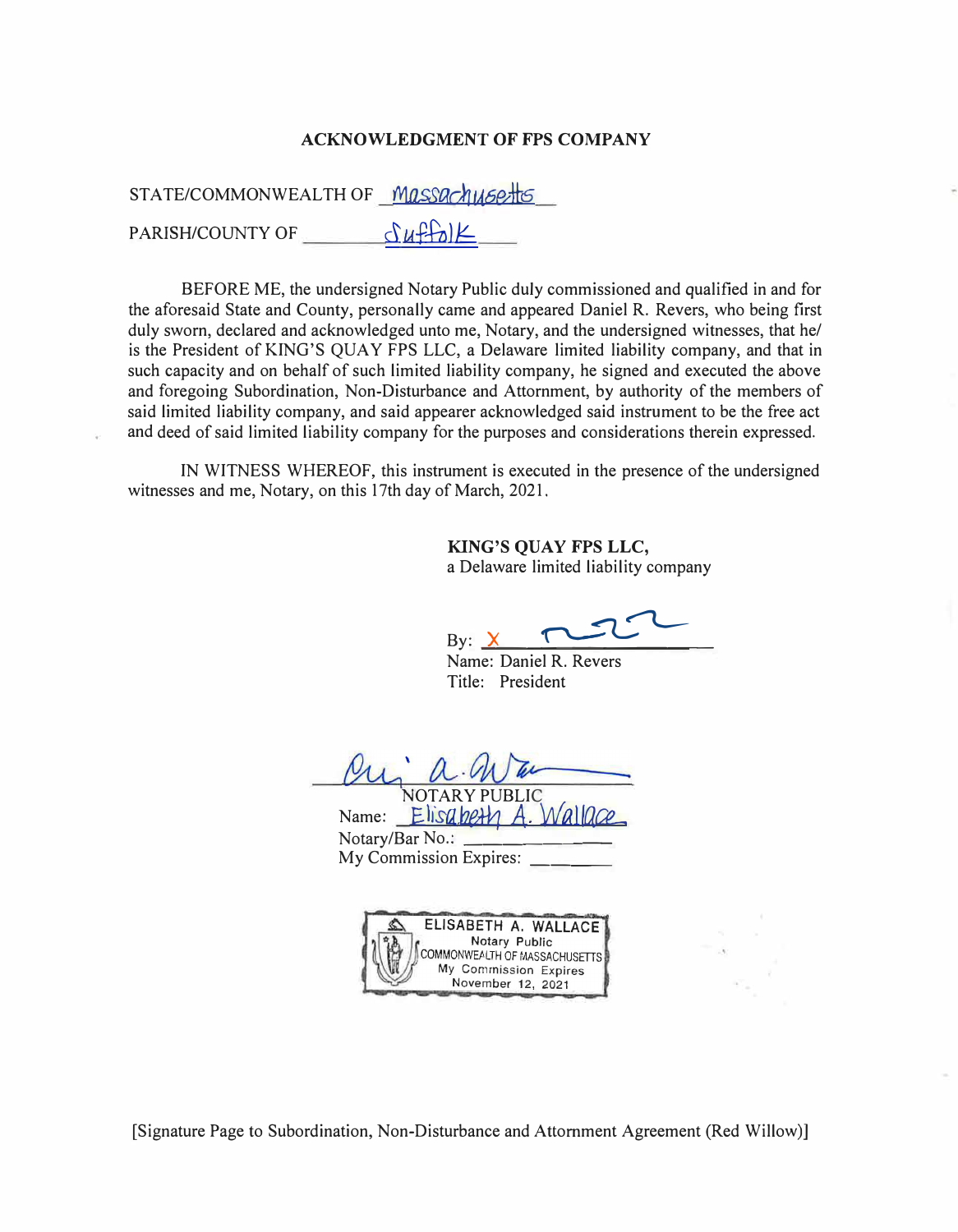#### **ACKNOWLEDGMENT OF LATERAL COMPANY**

STATE/COMMONWEALTH OF M assachusetts PARISH/COUNTY OF *Cuffol* 

BEFORE ME, the undersigned Notary Public duly commissioned and qualified in and for the aforesaid State and County, personally came and appeared Daniel R. Revers, who being first duly sworn, declared and acknowledged unto me, Notary, and the undersigned witnesses, that he/she is the President of KING'S QUAY LATERALS LLC, a Delaware limited liability company, and that in such capacity and on behalf of such limited liability company, he signed and executed the above and foregoing Subordination, Non-Disturbance and Attornment, by authority of the members of said limited liability company, and said appearer acknowledged said instrument to be the free act and deed of said limited liability company for the purposes and considerations therein expressed.

IN WITNESS WHEREOF, this instrument is executed in the presence of the undersigned witnesses and me, Notary, on this 17th day of March, 2021

> **KING'S QUAY LATERALS LLC,**  a Delaware limited liability company

By:  $X$ 

Name: Daniel R. Revers Title: President

NOTARY PUBLIC<br>Name: *��Lisameth A. Wallgge* Notary/Bar No.: My Commission Expires:

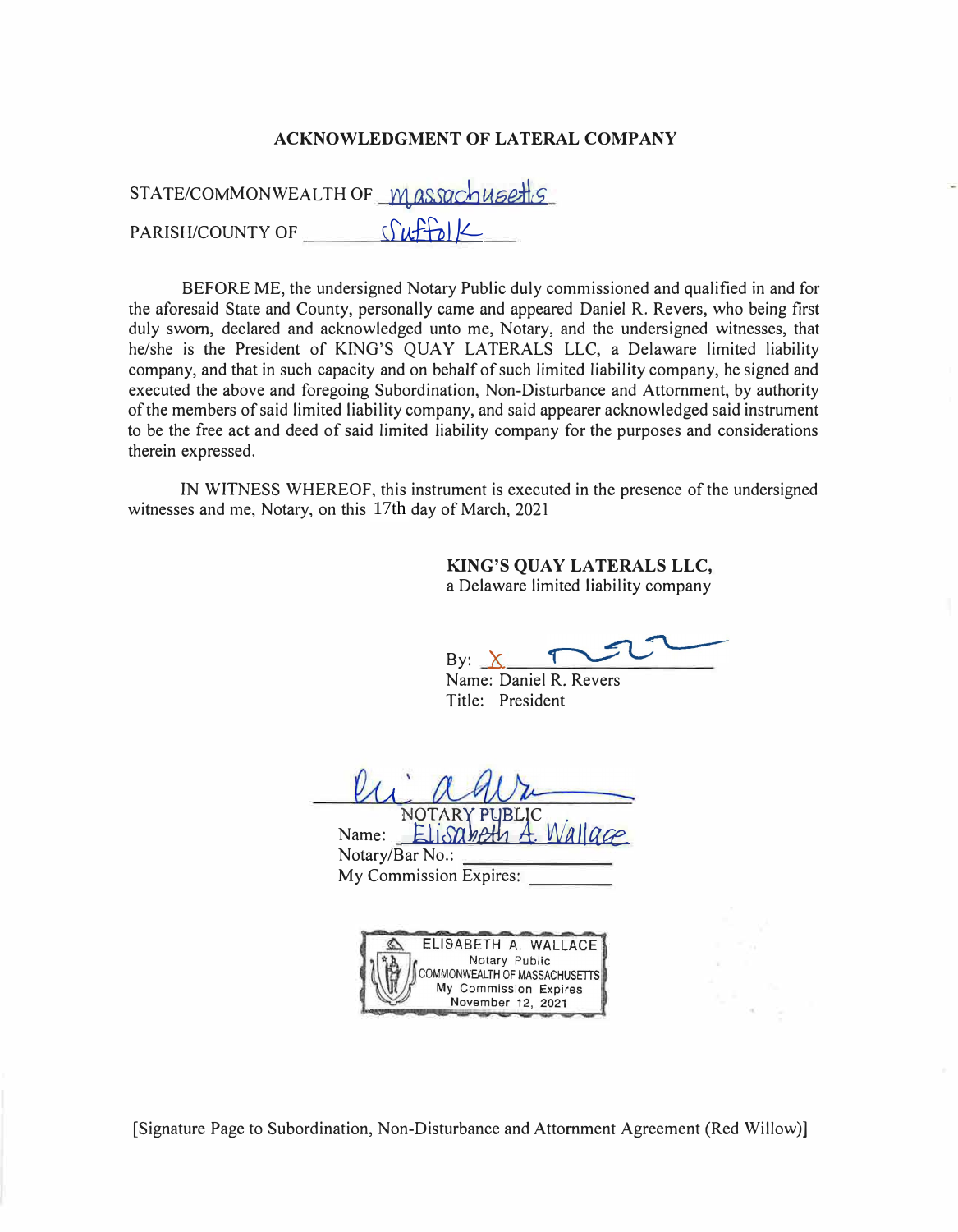#### **ACKNOWLEDGMENT OF PRODUCER**

| STATE/COMMONWEALTH OF COLOR $A$ |          |
|---------------------------------|----------|
| <b>PARISH/COUNTY OF</b>         | La Plata |

BEFORE ME, the undersigned Notary Public duly commissioned and qualified in and for the aforesaid State and County, personally came and appeared Jason A. Hooten, who being first duly sworn, declared and acknowledged unto me, Notary, that he is the President and COO of RED WILLOW OFFSHORE, LLC, a Colorado limited liability company, and that in such capacity and on behalf of such limited liability company, he signed and executed the above and foregoing Subordination, Non-Disturbance and Attornment, by authority of the members of said limited liability company, and said appearer acknowledged said instrument to be the free act and deed of said limited liability company for the purposes and considerations therein expressed.

IN WITNESS WHEREOF, this instrument is executed in the presence of the undersigned witnesses and me, Notary, on this  $\sqrt{2}$  day of March, 2021.

### RED WILLOW OFFSHORE, LLC,

a Colorado limited liability company

 $Bv:$  /s/

Name: Jason A Hooter Title: President and COO

SUZANNE P SINGLEY NOTARY PUBLIC - STATE OF COLORADO NOTARY ID 19944012648 MY COMMISSION EXPIRES SEP 11, 2022

Name:  $\sqrt{ }$ Notary/Bar No.:  $19944$ My Commission Expires:  $\alpha$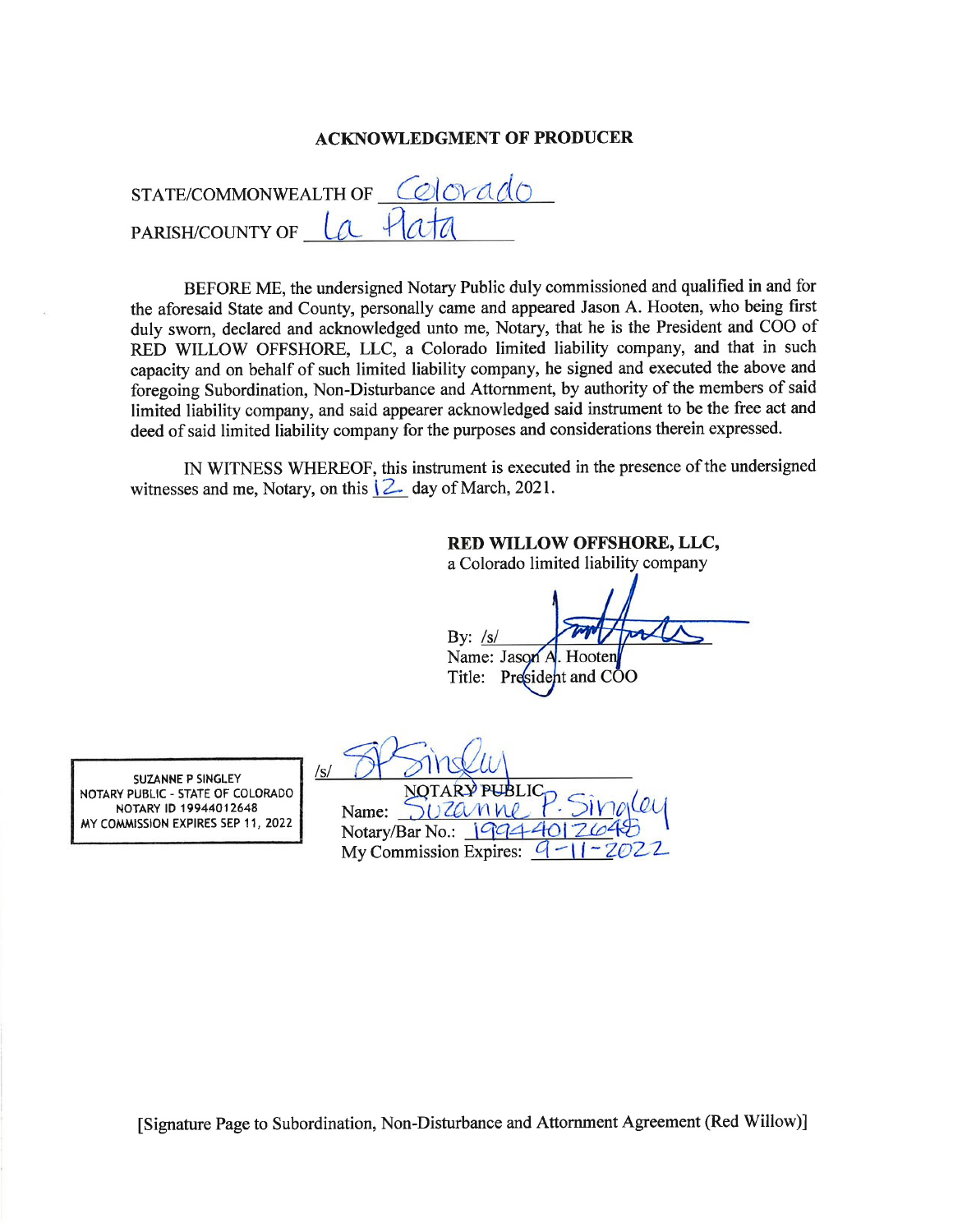### **SCHEDULE I**

### **DEFINITIONS**

"*Action*" means any action, appeal, petition, plea, charge, complaint, claim, suit, demand, litigation, arbitration, mediation, hearing, inquiry, investigation or similar event, occurrence or proceeding.

"*Affiliate*" means (a) with respect to any Person, any other Person that, directly or indirectly, through one or more intermediaries, Controls, is Controlled by, or is under common Control with such Person, including any affiliated investment funds or any investment funds with a common principal advisor and (b) with respect to any natural person, any spouse, lineal descendants, parents or siblings of such natural person.

"*Agent*" is defined in the preamble of this Agreement.

"*Agreement*" is defined in the preamble of this Agreement.

"*Anchor Producer*" means any Person holding a Working Interest in either of the Anchor Prospects, from time to time.

"*Anchor Prospect*" means either of the Khaleesi Prospect or the Mormont Prospect.

"*Assignment of Overriding Royalty*" means any Assignment of Overriding Royalty to be entered into between Producer and a Project Facility Company pursuant to the Producer Project Agreements.

"*Base FPS*" means the floating production system for use in the Gulf of Mexico to be constructed, assembled, delivered, installed, commissioned and achieve First Commercial Production, as contemplated by the Design Specifications, the Project Management Agreement, the Development Plans for the Anchor Prospects and the Construction Contracts, which system will be designated as "King's Quay" and located as an initial matter on Block 433B, Green Canyon, OCS Official Protraction Diagram, NG 15-03, Outer Continental Shelf, Gulf of Mexico, Offshore Louisiana (which is currently subject to that certain Oil & Gas Lease bearing Serial No. OCS-G35867), and which will be owned by the FPS Company and operated, maintained and repaired by the FPS Operator.

"*bbl*" or "*barrel*" means one barrel of forty-two (42) U.S. gallons of Oil.

"*BOEM*" means the Bureau of Ocean Energy Management or any agency or authority of the United States from time to time succeeding to any of its functions.

"*BOPD*" means barrels of Oil per Day.

"*Business Day*" means any Day other than a Saturday, Sunday or any Day on which banking institutions in Houston, Texas are required or authorized by Law to remain closed.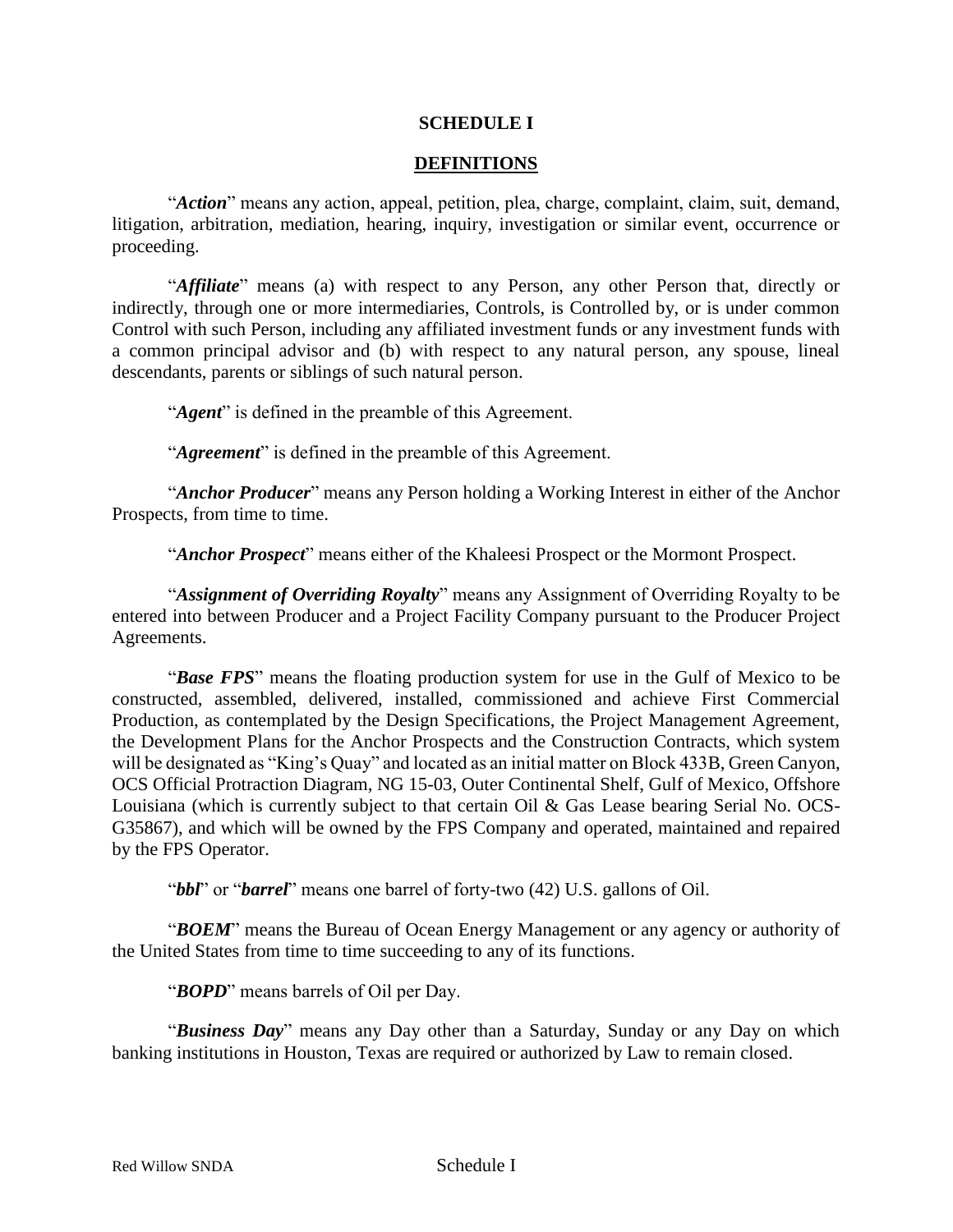"*Commercial Pipeline Delivery Point*" means the point where Production is delivered from the Lateral Facilities to the downstream pipeline operators for disposition or sale of Production.

"*Condensate*" means those Hydrocarbons which remain in a liquid state after being subject to separation.

"*Construction Contracts*" shall have the meaning assigned to such term in the Producer Project Agreements.

"*Control*", "*Controls*" or "*Controlled by*" means, with respect to any Person, the ability or power, directly or indirectly, through one or more intermediaries, to direct or cause the direction of the management of such Person, whether through ownership of voting securities, by contract or otherwise; *provided*, that a natural person cannot be "Controlled by" or "under common Control" with another Person.

"*Day*" means a period of twenty-four (24) consecutive hours beginning at 7:00 am, United States Central Time, or at such other time as the Parties mutually agree.

"*Dedicated Interests*" means (a) with respect to the Khaleesi Prospect, the "Khaleesi Dedicated Interests" (as defined in the Production Handling Agreement for such Prospect), (b) with respect to the Mormont Prospect, the "Mormont Dedicated Interests" (as defined in the Production Handling Agreement for such Prospect), and (c) with respect to any other Prospect, the equivalent term as defined in the Production Handling Agreement for such Prospect.

"*Defense, Indemnity and Insurance Agreement*" means that certain Defense, Indemnity and Insurance Agreement, dated as of March 17, 2021, by and among the Anchor Producers, the Prospect Operator for the Anchor Prospects, the Project Facility Companies, the FPS Operator, the Lateral Operator, the Project Manager and any Secondary Producers or Third Party Producers who hereinafter actually become party thereto.

"*Design Specifications*" shall have the meaning assigned to such term in the Producer Project Agreements.

"*Development Plan*" shall have the meaning assigned to such term in the Producer Project Agreements.

"*Facilities Agreement*" means that certain Facilities Agreement, dated as of March 17, 2021, by and among Owners, Producer and certain other Persons party thereto.

"*First Commercial Production*" means the date on which the last of the following occurs: (a) the Base FPS has been constructed, installed and commissioned pursuant to the Construction Contracts and the Project Management Agreement, (b) Production is delivered from an Anchor Prospect to the Base FPS and the Base FPS accepts such delivery and (c) the Base FPS delivers Hydrocarbons to the Lateral Facilities for delivery to the Commercial Pipeline Delivery Point.

"*Forfeited Property*" is defined in Section 2.1.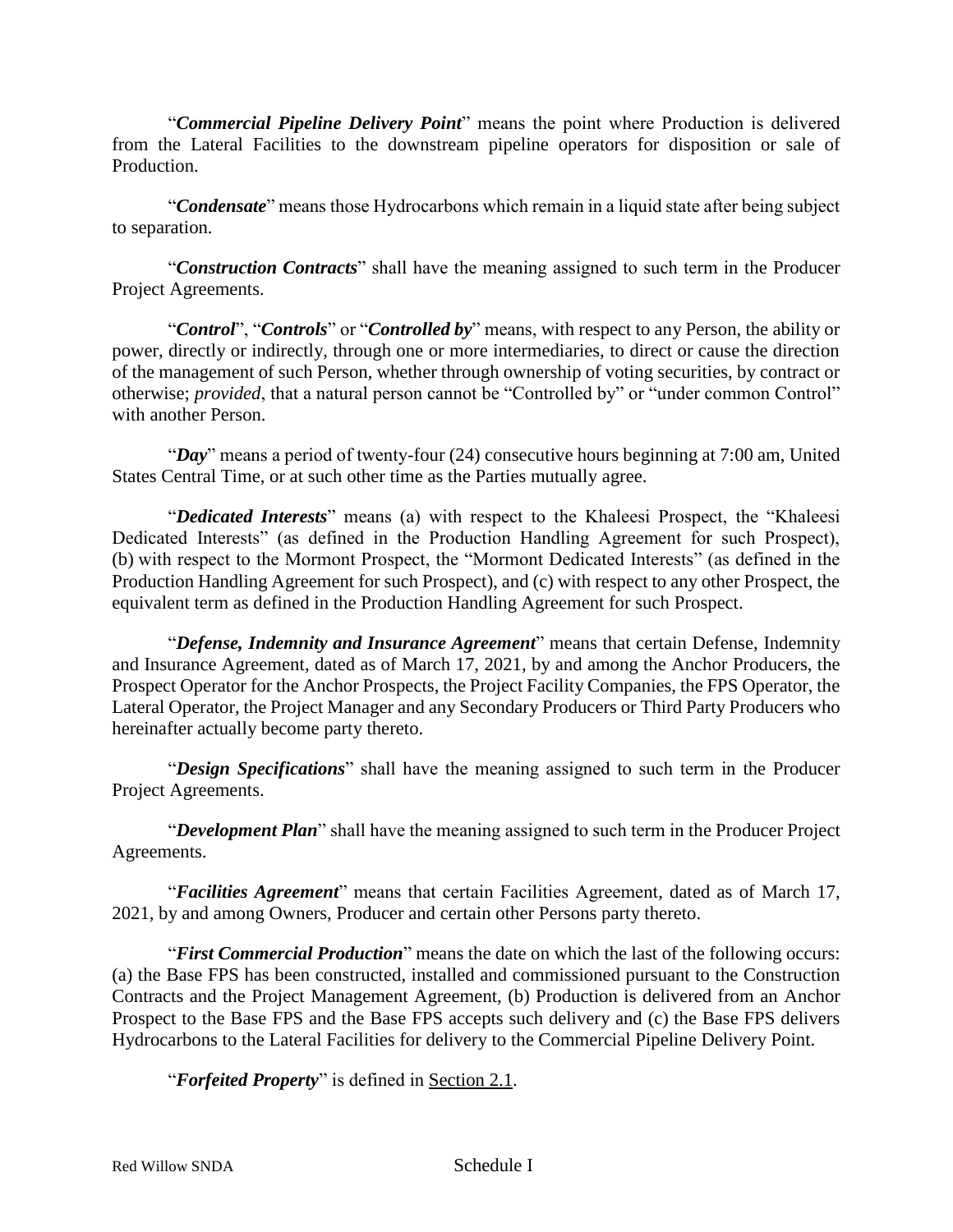"*Forfeiture Event*" is defined in Section 2.1.

"*FPS*" means the Base FPS, along with any modification thereto.

"*FPS Company*" is defined in the preamble of this Agreement.

"*FPS Operating Agreement*" means that certain King's Quay Floating Production System Operating Agreement, dated as of March 17, 2021, by and between the FPS Company and the FPS Operator.

"*FPS Operator*" means Murphy or any successor FPS Operator appointed under the FPS Operating Agreement.

"*Gas*" means any mixture of gaseous Hydrocarbons, consisting essentially of methane and heavier and liquefiable Hydrocarbons and inert and noncombustible gases which are extracted from the subsurface of the earth.

"*Gas Lateral Facilities*" means the gas lateral facilities to be attached to the FPS, with a planned capacity of 200,000 MCFPD, including all associated equipment, machinery, fixtures, materials, facilities and other assets, but excluding the Producer Topside Facilities.

"*Gas Transportation Agreement*" means each transportation agreement for the transportation of Production through the Gas Lateral Facilities, whether now existing or hereafter entered into, by and among the Lateral Company, Producer and any other Persons party thereto, including all schedules and exhibits thereto, as the same may be amended from time to time, with respect to an Anchor Prospect, the Samurai Prospect or any other Prospect subsequently dedicated to the Project Facilities.

"*Governmental Authority*" means any nation or government, any state or other political subdivision thereof and any entity or administrative authority, agency, court, tribunal, arbitrator, commission, board or bureau exercising executive, legislative, judicial, regulatory or administrative functions of or pertaining to government.

"*Hydrocarbons*" means the oil, gas and associated liquid and gaseous by-products (except helium) that may be produced from a well bore on a Prospect.

"*Khaleesi Prospect*" means and refers to the following offshore oil and gas leases, collectively:

(a) that certain Oil and Gas Lease of Submerged Lands under the Outer Continental Shelf Lands Act, bearing Serial No. OCS-G 35862, effective as of August 1, 2016, between the United States of America, as Lessor, and Ridgewood Energy Corporation, et al., as Lessees, covering all of Block 345, Green Canyon, OCS Official Protraction Diagram, NG 15-03, containing approximately 5,760.00 acres, more or less;

(b) that certain Oil and Gas Lease of Submerged Lands under the Outer Continental Shelf Lands Act, bearing Serial No. OCS-G 35864, effective as of August 1, 2016, between the United States of America, as Lessor, and Ridgewood Energy Corporation, et al., as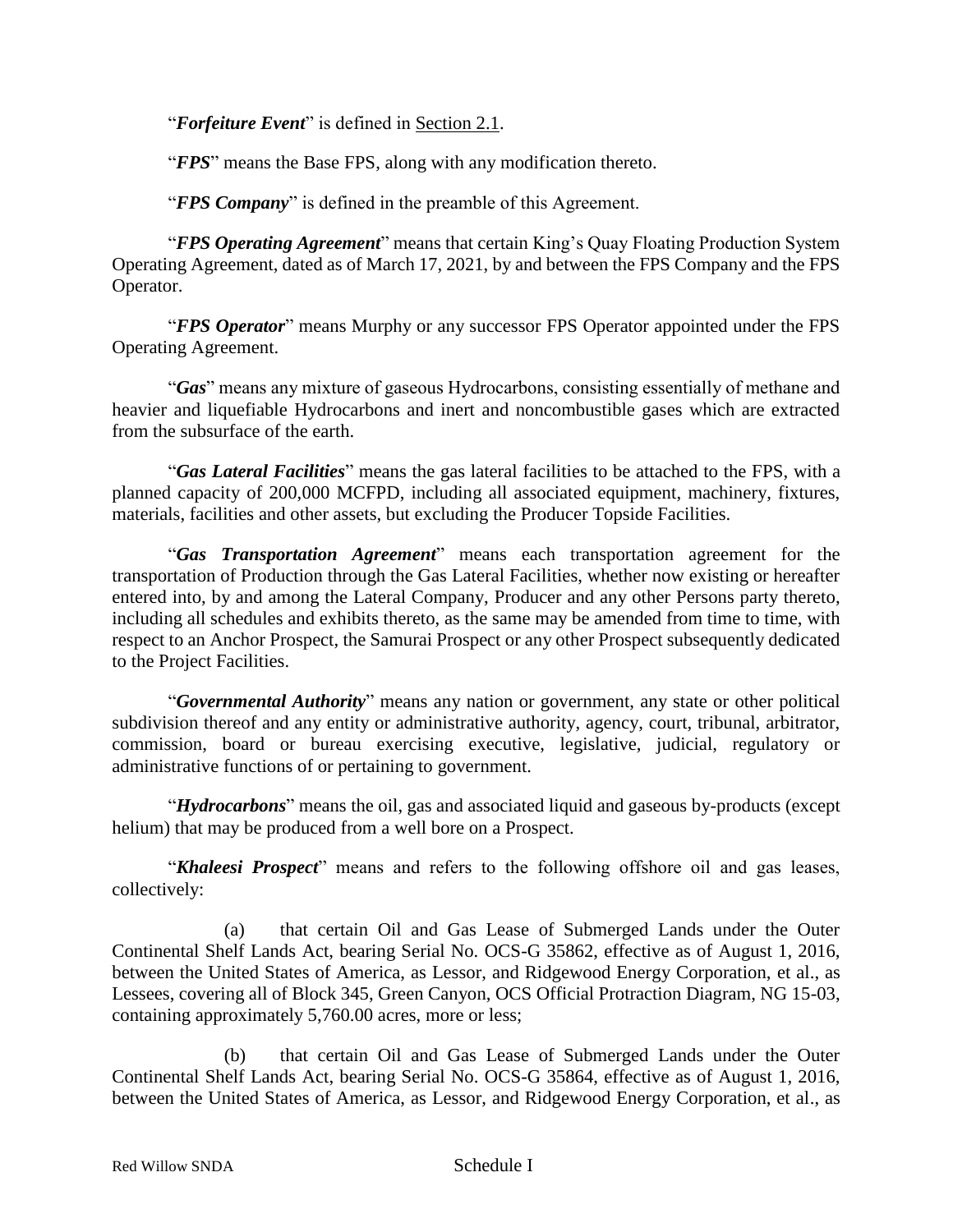Lessees, covering all of Block 389, Green Canyon, OCS Official Protraction Diagram, NG 15-03, containing approximately 5,760.00 acres, more or less;

(c) that certain Oil and Gas Lease of Submerged Lands under the Outer Continental Shelf Lands Act, bearing Serial No. OCS-G 35865, effective as of August 1, 2016, between the United States of America, as Lessor, and Ridgewood Energy Corporation, et al., as Lessees, covering all of Block 390, Green Canyon, OCS Official Protraction Diagram, NG 15-03, containing approximately 5,760.00 acres, more or less; and

(d) that certain Oil and Gas Lease of Submerged Lands under the Outer Continental Shelf Lands Act, bearing Serial No. OCS-G 35868, effective as of August 1, 2016, between the United States of America, as Lessor, and Ridgewood Energy Corporation, et al., as Lessees, covering all of Block 434, Green Canyon, OCS Official Protraction Diagram, NG 15-03, containing approximately 5,760.00 acres, more or less.

"*Lateral Company*" is defined in the preamble of this Agreement.

"*Lateral Facilities*" means the Oil Lateral Facilities and the Gas Lateral Facilities.

"*Lateral Operating Agreement*" means that certain Lateral Facilities Operating Agreement, dated as of March 17, 2021, by and between the Lateral Company and the Lateral Operator.

"*Lateral Operator*" means Murphy or any successor Lateral Operator appointed under the Lateral Operating Agreement.

"*Law*" means the statutes, laws, rules (including rules of common law and civil law), regulations, judgments, decrees, ordinances and orders of any Governmental Authority having jurisdiction, whether such Laws now exist or hereafter come into effect.

"*Leases*" means the mineral leases comprising the Anchor Prospects and, if subsequently dedicated to the Project Facilities, the Secondary Prospects and the Third Party Prospects.

"*Lien*" means any mortgage, pledge, lien (statutory or otherwise and including environmental and tax liens), security interest, easement, right of way, limitation, encroachment, covenant, claim, restriction, right, option, conditional sale or other title retention agreement, production payment agreement, right of first refusal, preferential right, overriding royalty, charge or encumbrance of any kind or nature (except for any restrictions arising under any applicable securities Laws).

"*Mcf*" means one thousand (1,000) cubic feet.

"*MCFPD*" means Mcfs of Gas per Day.

"*Mormont Prospect*" means and refers to that certain Oil and Gas Lease of Submerged Lands under the Outer Continental Shelf Lands Act, bearing Serial No. OCS-G 35662, effective as of June 1, 2015, between the United States of America, as Lessor, and Houston Energy L.P., et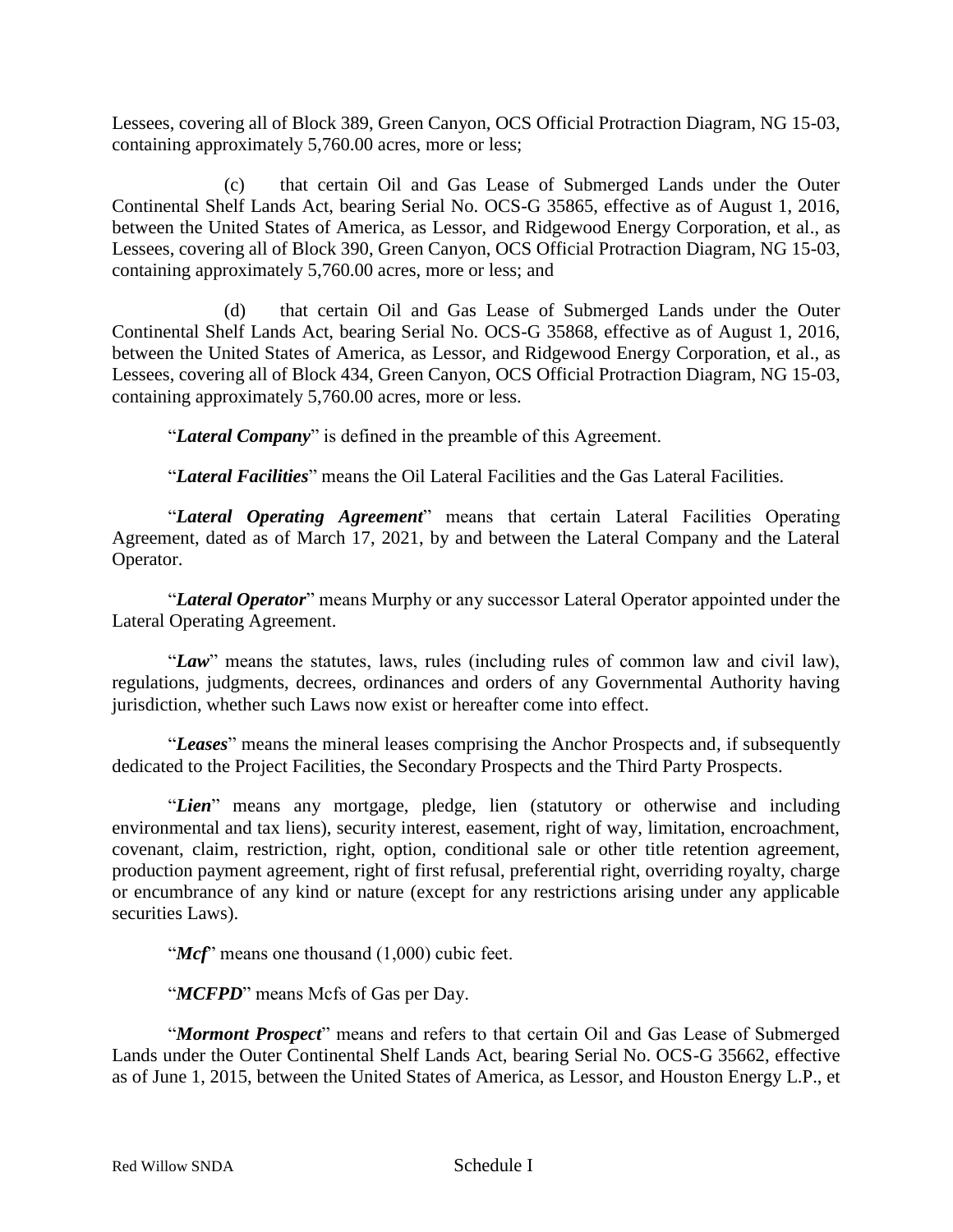al., as Lessees, covering all of Block 478, Green Canyon, OCS Official Protraction Diagram, NG 15-03, containing approximately 5,760.00 acres, more or less.

"*Murphy*" means Murphy Exploration & Production Company – USA, a Delaware corporation.

"*Oil*" means any mixture of Hydrocarbons, regardless of gravity, originally and naturally occurring as liquids at the wellhead and also distillate or other liquid Hydrocarbons recovered by use of conventional separators, including Condensate.

"*Oil Lateral Facilities*" means the oil lateral facilities to be attached to the FPS, with a planned capacity of 100,000 BOPD, including all associated equipment, machinery, fixtures, materials, facilities and other assets, but excluding the Producer Topside Facilities.

"*Oil Transportation Agreement*" means each transportation agreement for the transportation of Production through the Oil Lateral Facilities, whether now existing or hereafter entered into, by and among the Lateral Company, Producer and any other Persons party thereto, including all schedules and exhibits thereto, as the same may be amended from time to time, with respect to an Anchor Prospect, the Samurai Prospect or any other Prospect subsequently dedicated to the Project Facilities.

"*Owners*" is defined in the preamble of this Agreement.

"*Party*" and "*Parties*" are defined in the preamble of this Agreement.

"*Person*" means any natural or legal person, including any corporation, limited liability company, joint venture, association, joint stock company, general or limited partnership, trust, agency, association, organization, Governmental Authority or other entity.

"*Processing and Handling*" shall have the meaning assigned to such term in the Producer Project Agreements.

"*Producer*" is defined in the preamble of this Agreement.

"*Producer Credit Agreement*" is defined in the preamble of this Agreement.

"*Producer Dedicated Leases*" is defined in the recitals of this Agreement.

"*Producer Default Notice*" is defined in Section 3.

"*Producer Lender Party*" is defined in Section 4.3.

"*Producer Lenders*" is defined in the preamble of this Agreement.

"*Producer Lenders Cure Period*" is defined in Section 3.

"*Producer Loan Security Documents*" means, collectively, all security agreements, financing statements, mortgages, deeds of trust, assignments and other documents or instruments creating Liens in the assets of Producer now or hereafter executed in favor of the Producer Lenders.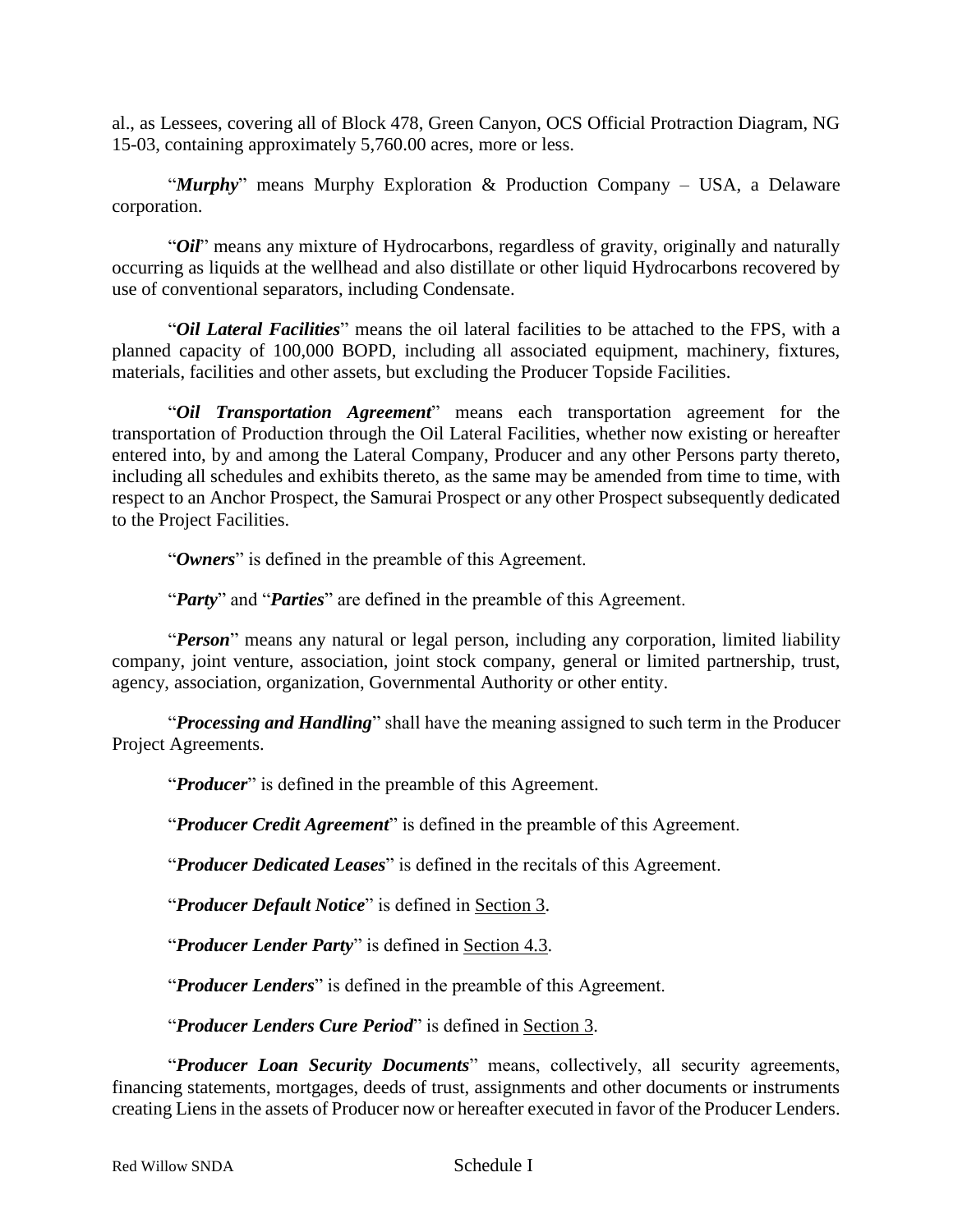"*Producer Project Agreements*" means each of the following documents to which Producer is or will become a party: (i) the Facilities Agreement and the Defense, Indemnity and Insurance Agreement and (ii) for each Anchor Prospect and Secondary Prospect in which Producer owns a Working Interest, a Production Handling Agreement, a Gas Transportation Agreement and an Oil Transportation Agreement, and (iii) for each Anchor Prospect, an Assignment of Overriding Royalty, in each case among Producer, the Owner of the applicable Project Facilities and any other Persons party thereto.

"*Producer Topside Facilities*" means all equipment, machinery, fixtures, materials, facilities or other assets that are (a) located on and part of the FPS as a result of the declaration in the applicable Production Handling Agreement that they become part of the FPS upon installation; (b) used in connection with the delivery or processing of Production; (c) downstream from the incoming flange for a Prospect at the attachment to the FPS, which are or may be described in the applicable Production Handling Agreement; and (d) in addition to the topside equipment, machinery, fixtures, materials or other assets that consist of and comprise the Base FPS.

"*Production*" means the Oil, Gas and/or Condensate delivered to the FPS by any Person that owns Hydrocarbons that are delivered to the FPS for Processing and Handling and then transported through the Lateral Facilities.

"*Production Handling Agreement*" means each production handling agreement for the Processing and Handling of Production on the FPS, whether now existing or hereafter entered into, by and among the FPS Company, the applicable Prospect Operator, the FPS Operator, Producer and any other Persons party thereto, including all schedules and exhibits thereto, as the same may be amended from time to time, with respect to the Anchor Prospects or any other Prospects subsequently dedicated to the Project Facilities, including the Samurai PHA.

"*Project Facilities*" means, collectively, the FPS and the Lateral Facilities.

"*Project Facility Company*" means either the FPS Company or the Lateral Company.

"*Project Management Agreement*" means that certain Project Management Agreement, dated as of March 17, 2021, by and among the Project Manager, the FPS Company and the Lateral Company.

"*Project Manager*" means Murphy or any successor Project Manager appointed under the Project Management Agreement.

"*Property*" is defined in the recitals of this Agreement.

"*Prospect*" means any Oil and Gas lease, or any portion or combination thereof, which is dedicated to the FPS pursuant to a Production Handling Agreement or to the Lateral Facilities pursuant to a Transportation Agreement.

"*Prospect Operating Agreements*" means all operating agreements among Producers and the applicable Prospect Operator in connection with their respective Prospects.